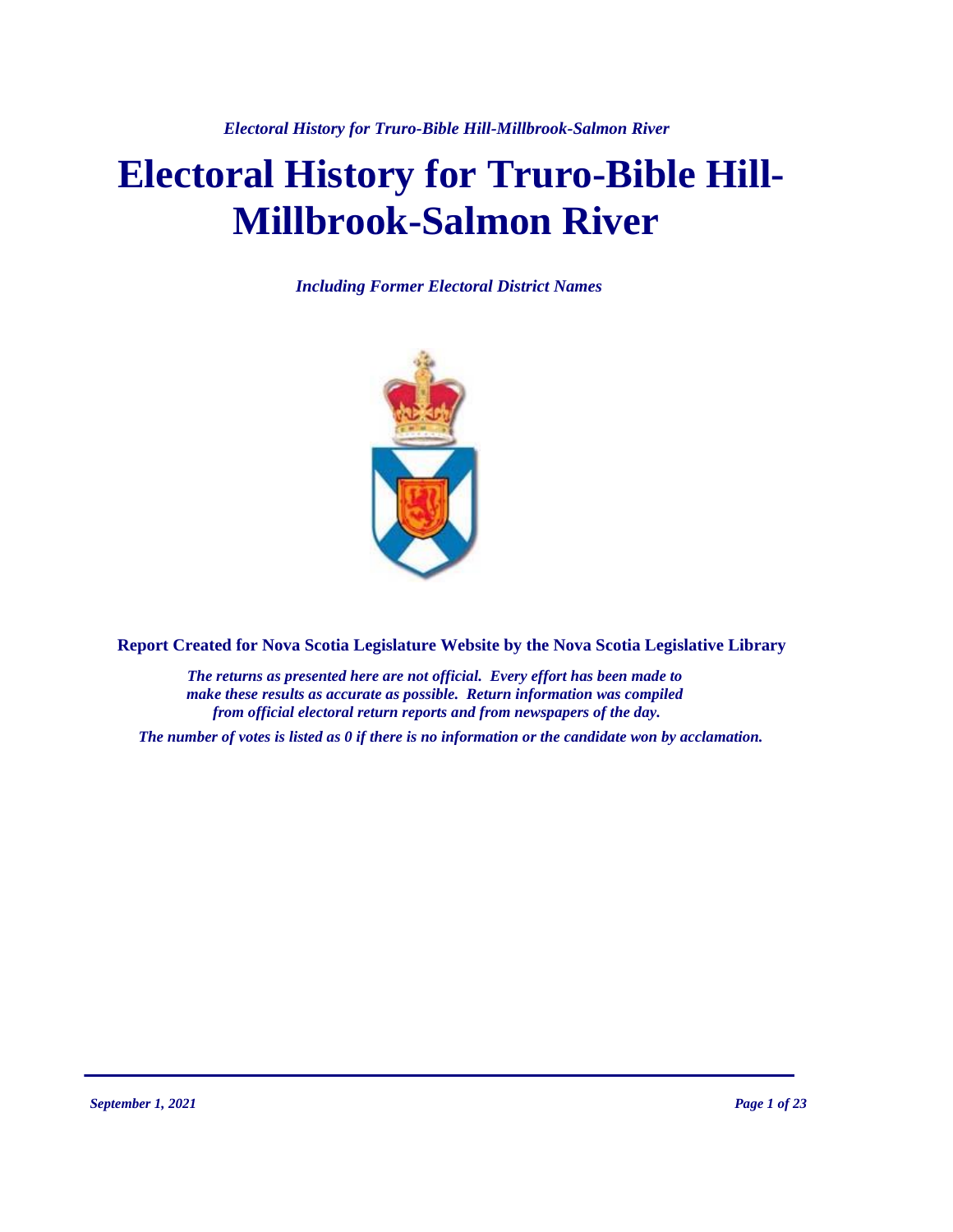#### *Electoral History for Truro-Bible Hill-Millbrook-Salmon River*

# *Truro-Bible Hill-Millbrook-Salmon*

*SNS 2012, ch. 61 renamed Truro-Bible Hill to Truro-Bible Hill-Millbrook-Salmon River.*

| <b>Member Elected</b>                 | <b>Election Date</b>            | <b>Party Elected</b>            |
|---------------------------------------|---------------------------------|---------------------------------|
| Ritcey, David Mark (Dave) 17-Aug-2021 |                                 | <b>Progressive Conservative</b> |
|                                       | (1484)<br>Majority:             |                                 |
| <b>Candidate</b>                      | Party                           | <b>Votes</b>                    |
| Ritcey, Dave                          | <b>Progressive Conservative</b> | 4025                            |
| Powell, Tamara Tynes                  | Liberal                         | 2541                            |
| DeAdder, Darlene                      | New Democratic Party            | 1398                            |
| Trainor, Shaun                        | Green Party                     | 448                             |

### **Ritcey, David Mark (Dave) 10-Mar-2020 (By-election) Progressive Conservative**

|                   | (1607)<br>Majority:             |                             |
|-------------------|---------------------------------|-----------------------------|
| <b>Candidate</b>  | <b>Party</b>                    | <b>Votes</b>                |
| Ritcey, Dave      | Progressive Conservative        | 2992                        |
| Kennedy, Allan    | Liberal                         | 1385                        |
| Kevany, Kathleen  | New Democratic Party            | 925                         |
| Grousin, Ivan     | <b>Green Party</b>              | 398                         |
| Rushton, Matthew  | Atlantica                       | 55                          |
| Zann, Lenore E.   | 30-May-2017                     | <b>New Democratic Party</b> |
|                   | (943)<br>Majority:              |                             |
| <b>Candidate</b>  | <b>Party</b>                    | <b>Votes</b>                |
| Zann, Lenore E.   | New Democratic Party            | 3455                        |
| Jones, Keltie     | Progressive Conservative        | 2512                        |
| Johnson, Craig    | Liberal                         | 1894                        |
| Zann, Lenore E.   | 08-Oct-2013                     | <b>New Democratic Party</b> |
|                   | (483)<br>Majority:              |                             |
| <b>Candidate</b>  | <b>Party</b>                    | <b>Votes</b>                |
| Zann, Lenore E.   | New Democratic Party            | 3165                        |
| Mellish, Barry J. | Liberal                         | 2682                        |
| Cox, Charles      | <b>Progressive Conservative</b> | 2470                        |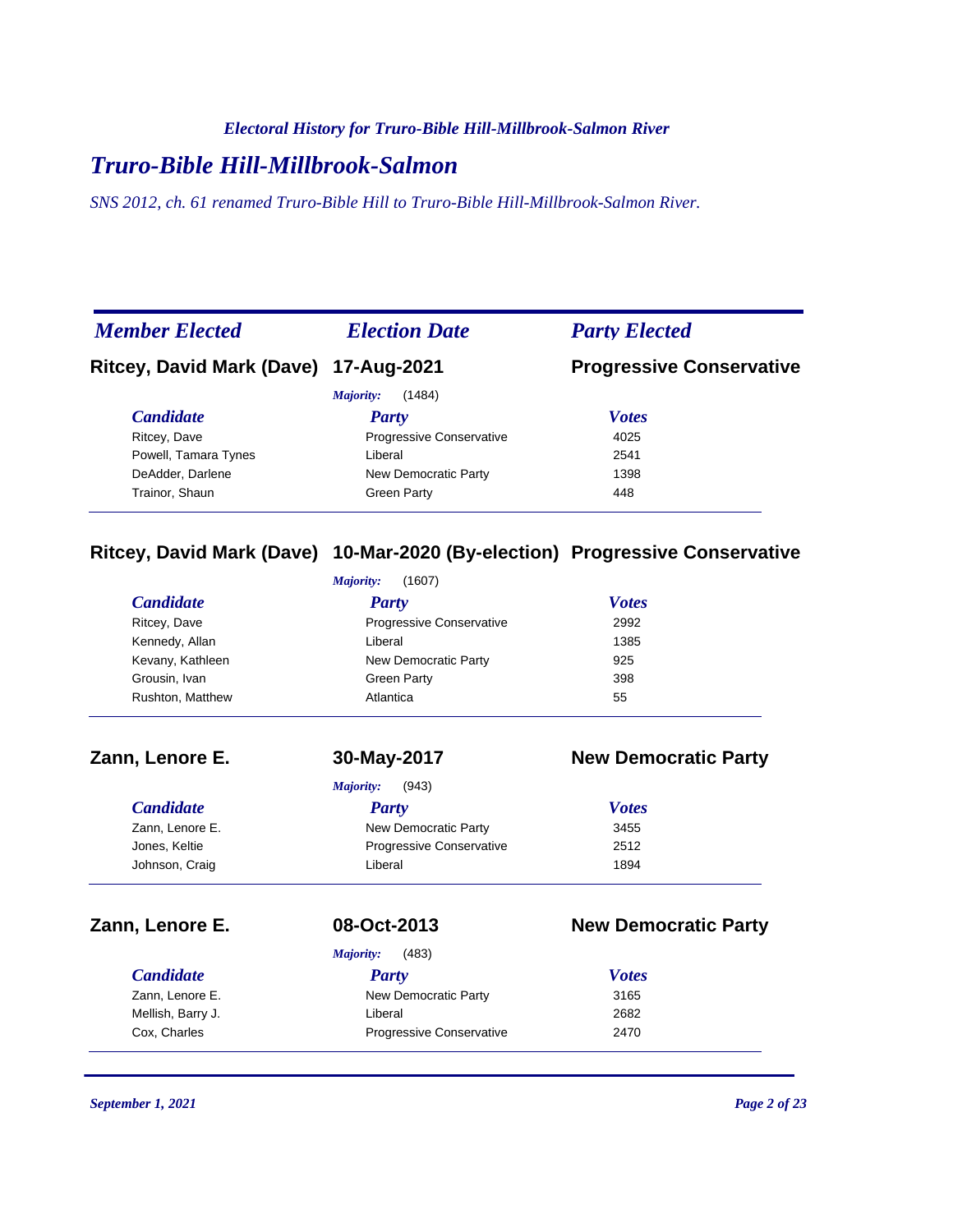# **Electoral History for Truro-Bible Hill**

*Including Former Electoral District Names*



**Report Created for Nova Scotia Legislature Website by the Nova Scotia Legislative Library**

*The returns as presented here are not official. Every effort has been made to make these results as accurate as possible. Return information was compiled from official electoral return reports and from newspapers of the day.*

*The number of votes is listed as 0 if there is no information or the candidate won by acclamation.*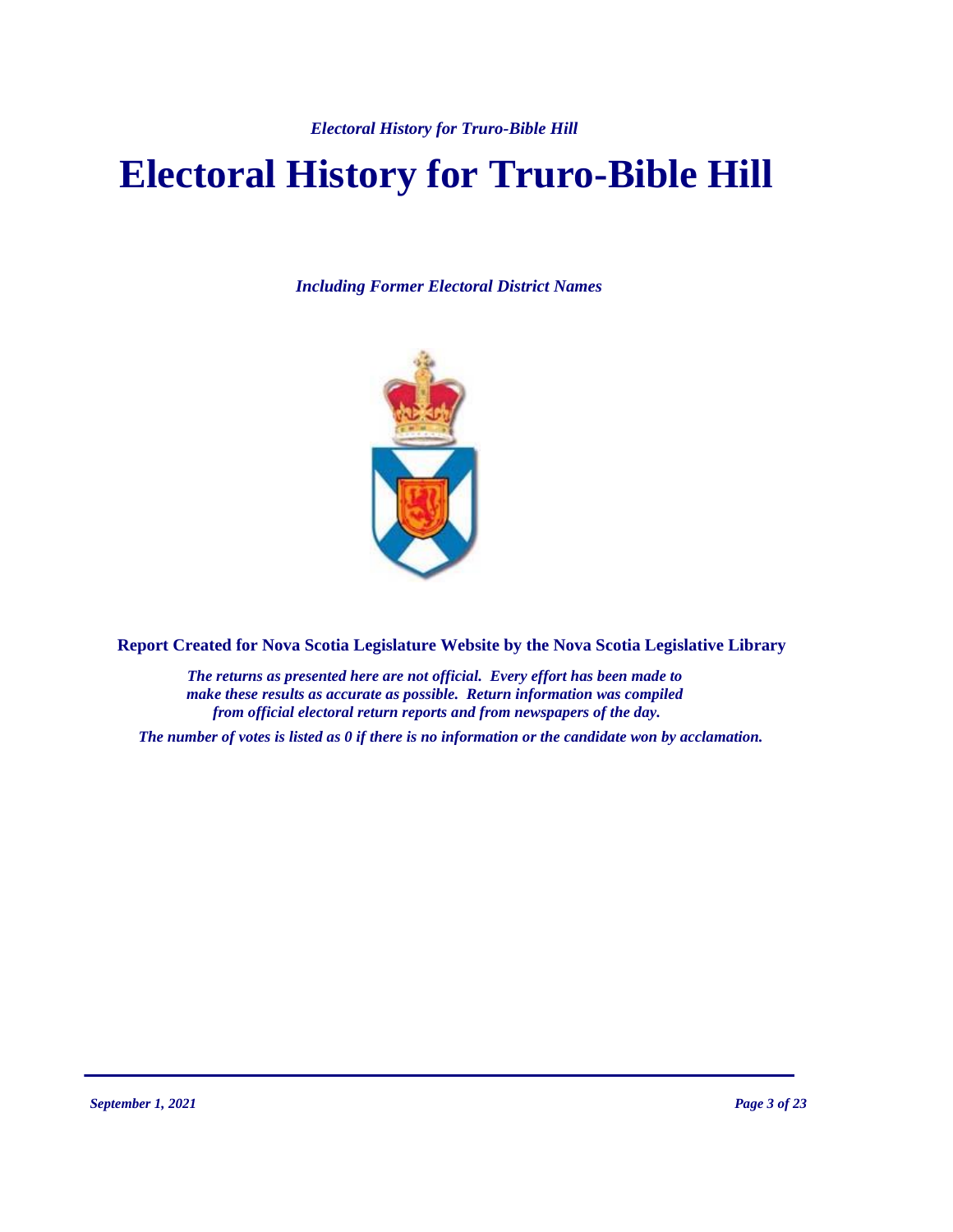# *Truro-Bible Hill*

*Based on the recommendations of the 1978 Electoral Boundaries Report, the dual riding of Colchester was divided into three electoral districts: Colchester North, Colchester South, and Truro-Bible Hill.*

*In 2013 SNS 2012 ch. 61 changed the name of this district to Truro-Bible Hill-Millbrook-Salmon River.*

| <b>Member Elected</b>                   | <b>Election Date</b>       | <b>Party Elected</b>            |
|-----------------------------------------|----------------------------|---------------------------------|
| Zann, Lenore E.                         | 09-Jun-2009                | <b>New Democratic Party</b>     |
|                                         | Majority:<br>(1526)        |                                 |
| <b>Candidate</b>                        | <b>Party</b>               | <b>Votes</b>                    |
| Zann, Lenore E.                         | New Democratic Party       | 4070                            |
| MacIsaac, Hughie                        | Progressive Conservative   | 2544                            |
| Hagell, Bob                             | Liberal                    | 1643                            |
| Brinkhurst, Kaleigh                     | <b>Green Party</b>         | 158                             |
| Muir, James Alexander<br>(Jamie)        | 13-Jun-2006                | <b>Progressive Conservative</b> |
|                                         | Majority:<br>(1463)        |                                 |
| <b>Candidate</b>                        | <b>Party</b>               | <b>Votes</b>                    |
| Muir, James Alexander                   | Progressive Conservative   | 3711                            |
| Harpell, Jim A.                         | New Democratic Party       | 2220                            |
| Chisholm, Ron                           | Liberal                    | 1679                            |
| Cutten, Barton                          | <b>Green Party</b>         | 217                             |
| <b>Muir, James Alexander</b><br>(Jamie) | 05-Aug-2003                | <b>Progressive Conservative</b> |
|                                         | (1548)<br><b>Majority:</b> |                                 |
| <b>Candidate</b>                        | Party                      | <b>Votes</b>                    |
| Muir, James Alexander                   | Progressive Conservative   | 3862                            |
| Harpell, Jim A.                         | New Democratic Party       | 2314                            |
| Yuill, Jeff                             | Liberal                    | 2021                            |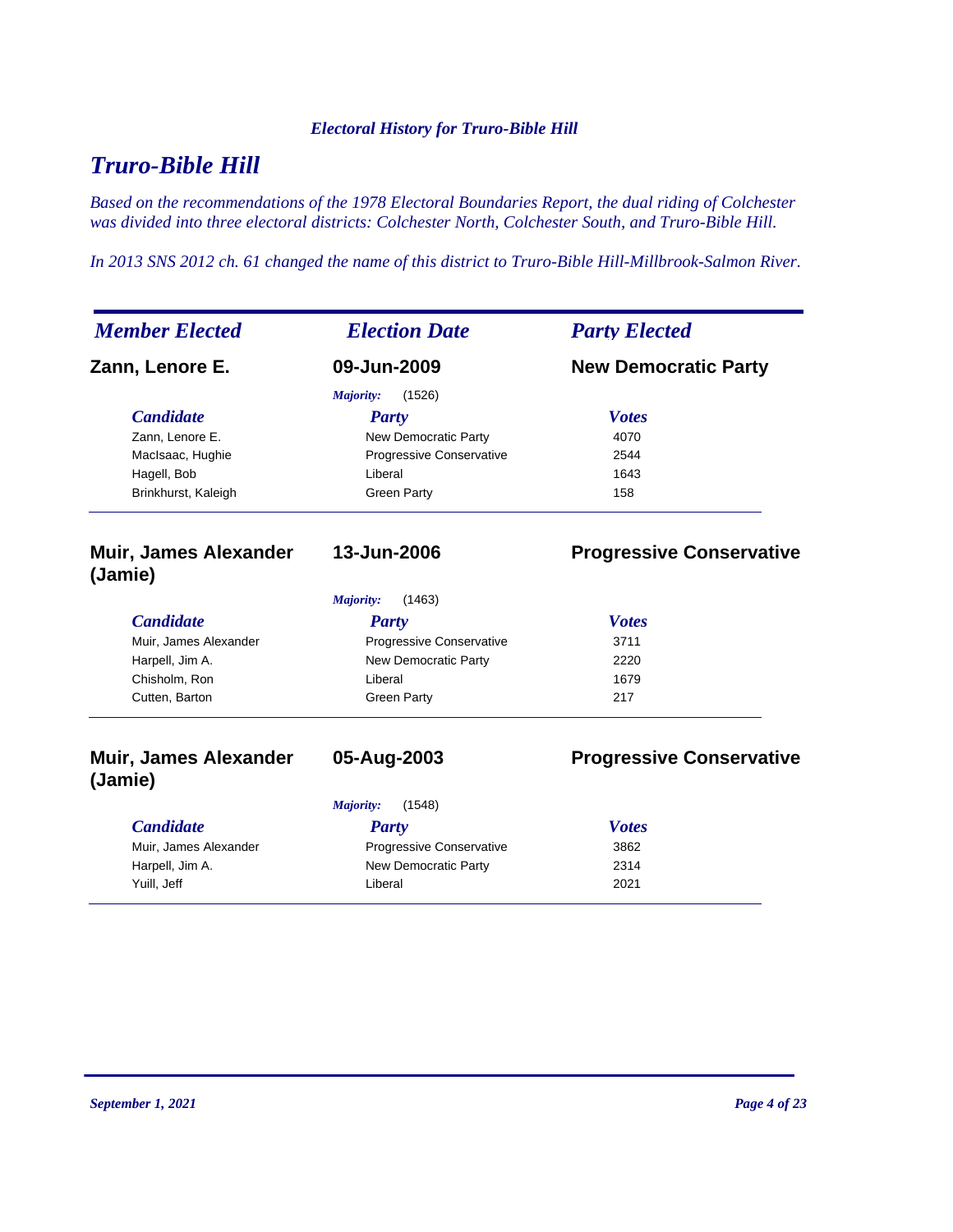| <b>Muir, James Alexander</b><br>(Jamie) | 27-Jul-1999                | <b>Progressive Conservative</b> |
|-----------------------------------------|----------------------------|---------------------------------|
|                                         | <b>Majority:</b><br>(2248) |                                 |
| <b>Candidate</b>                        | <b>Party</b>               | <b>Votes</b>                    |
| Muir, James Alexander (Jamie)           | Progressive Conservative   | 4747                            |
| Scammell, Ibel                          | New Democratic Party       | 2499                            |
| Graham, Matthew                         | Liberal                    | 1613                            |
| <b>Muir, James Alexander</b><br>(Jamie) | 24-Mar-1998                | <b>Progressive Conservative</b> |
|                                         | <b>Majority:</b><br>(1100) |                                 |
| <b>Candidate</b>                        | <b>Party</b>               | <b>Votes</b>                    |
| Muir, James Alexander (Jamie)           | Progressive Conservative   | 3852                            |
| Scammell, Ibel                          | New Democratic Party       | 2752                            |
| Norrie, Eleanor Elizabeth               | Liberal                    | 2560                            |
| Norrie, Eleanor Elizabeth 25-May-1993   |                            | Liberal                         |
|                                         | <b>Majority:</b><br>(187)  |                                 |
| <b>Candidate</b>                        | <b>Party</b>               | <b>Votes</b>                    |
| Norrie, Eleanor Elizabeth               | Liberal                    | 4321                            |
| Coupar, John (Jack) Allen               | Progressive Conservative   | 4134                            |
| Bowden, Rick                            | New Democratic Party       | 2321                            |
| Giffin, Ronald Chapman<br>(Ron)         | 06-Sep-1988                | <b>Progressive Conservative</b> |
|                                         | Majority:<br>(989)         |                                 |
| <b>Candidate</b>                        | <b>Party</b>               | <b>Votes</b>                    |
| Giffin, Ronald Chapman                  | Progressive Conservative   | 4479                            |
| Grant, Kirby                            | Liberal                    | 3490                            |
| Martin, Carol                           | New Democratic Party       | 912                             |
| Giffin, Ronald Chapman<br>(Ron)         | 06-Nov-1984                | <b>Progressive Conservative</b> |
|                                         | Majority:<br>(2755)        |                                 |
| <b>Candidate</b>                        | <b>Party</b>               | <b>Votes</b>                    |
| Giffin, Ronald Chapman                  | Progressive Conservative   | 5008                            |
| Grant, Kirby                            | Liberal                    | 2253                            |
| Belliveau, Andy                         | New Democratic Party       | 945                             |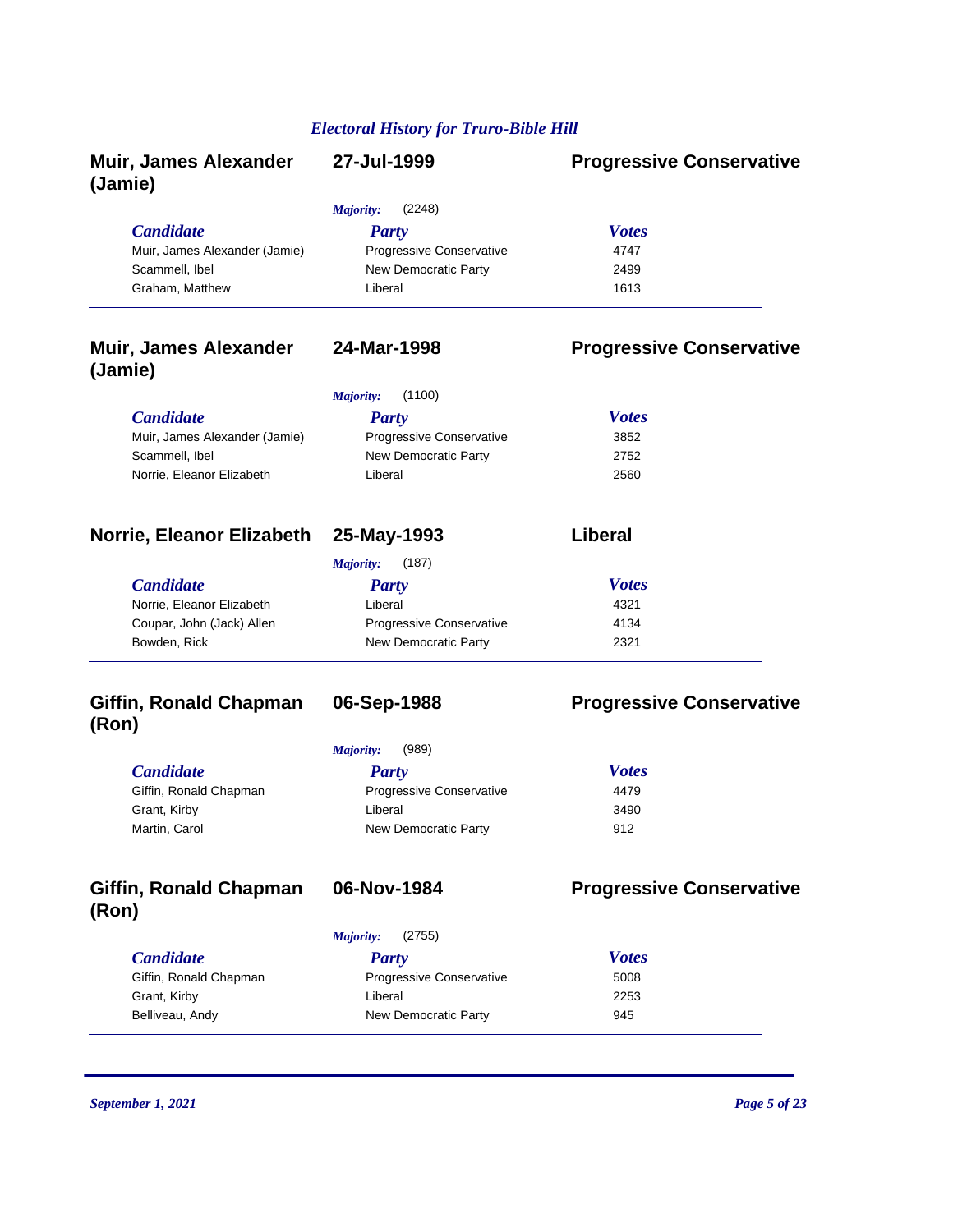| <b>Giffin, Ronald Chapman</b><br>(Ron) | 06-Oct-1981                     | <b>Progressive Conservative</b> |
|----------------------------------------|---------------------------------|---------------------------------|
|                                        | (2927)<br>Majority:             |                                 |
| <i>Candidate</i>                       | Party                           | <b>Votes</b>                    |
| Giffin, Ronald Chapman                 | <b>Progressive Conservative</b> | 5024                            |
| Roy, Sylvia                            | Liberal                         | 2097                            |
| Barron, Thomas                         | New Democratic Party            | 1041                            |
|                                        |                                 |                                 |

### **Giffin, Ronald Chapman (Ron)**

# **19-Sep-1978 Progressive Conservative**

## $C$ *andidate*

Giffin, Ronald Chapman Wilson, Peter Barron, Thomas Kirk, Bob **Independent** 70

#### *Majority:* (1553)

| Party                           | <b>Votes</b> |  |
|---------------------------------|--------------|--|
| <b>Progressive Conservative</b> | 4713         |  |
| Liberal                         | 3160         |  |
| New Democratic Party            | 589          |  |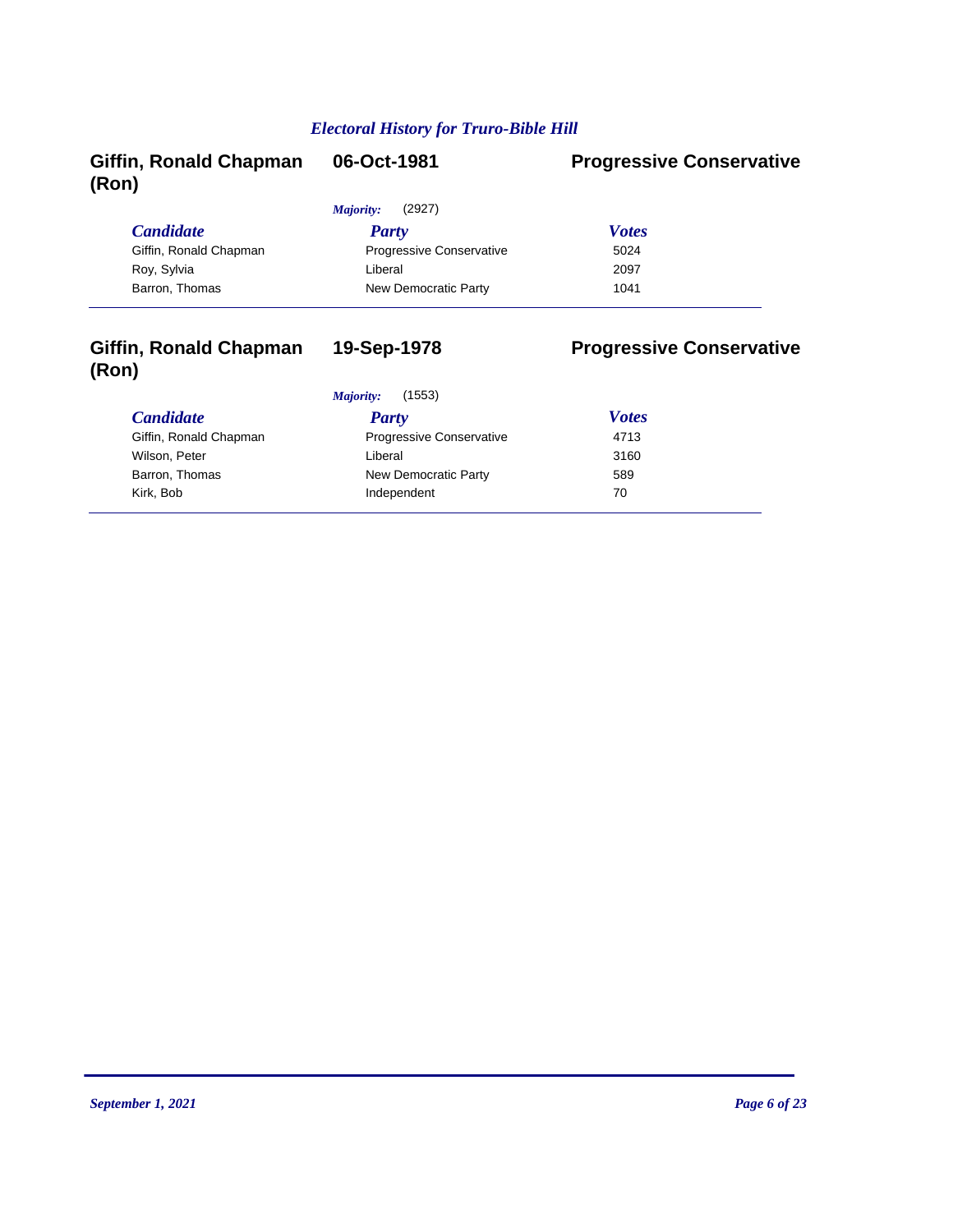# **Electoral History for Colchester County**

*Including Former Electoral District Names*



**Report Created for Nova Scotia Legislature Website by the Nova Scotia Legislative Library**

*The returns as presented here are not official. Every effort has been made to make these results as accurate as possible. Return information was compiled from official electoral return reports and from newspapers of the day.*

*The number of votes is listed as 0 if there is no information or the candidate won by acclamation.*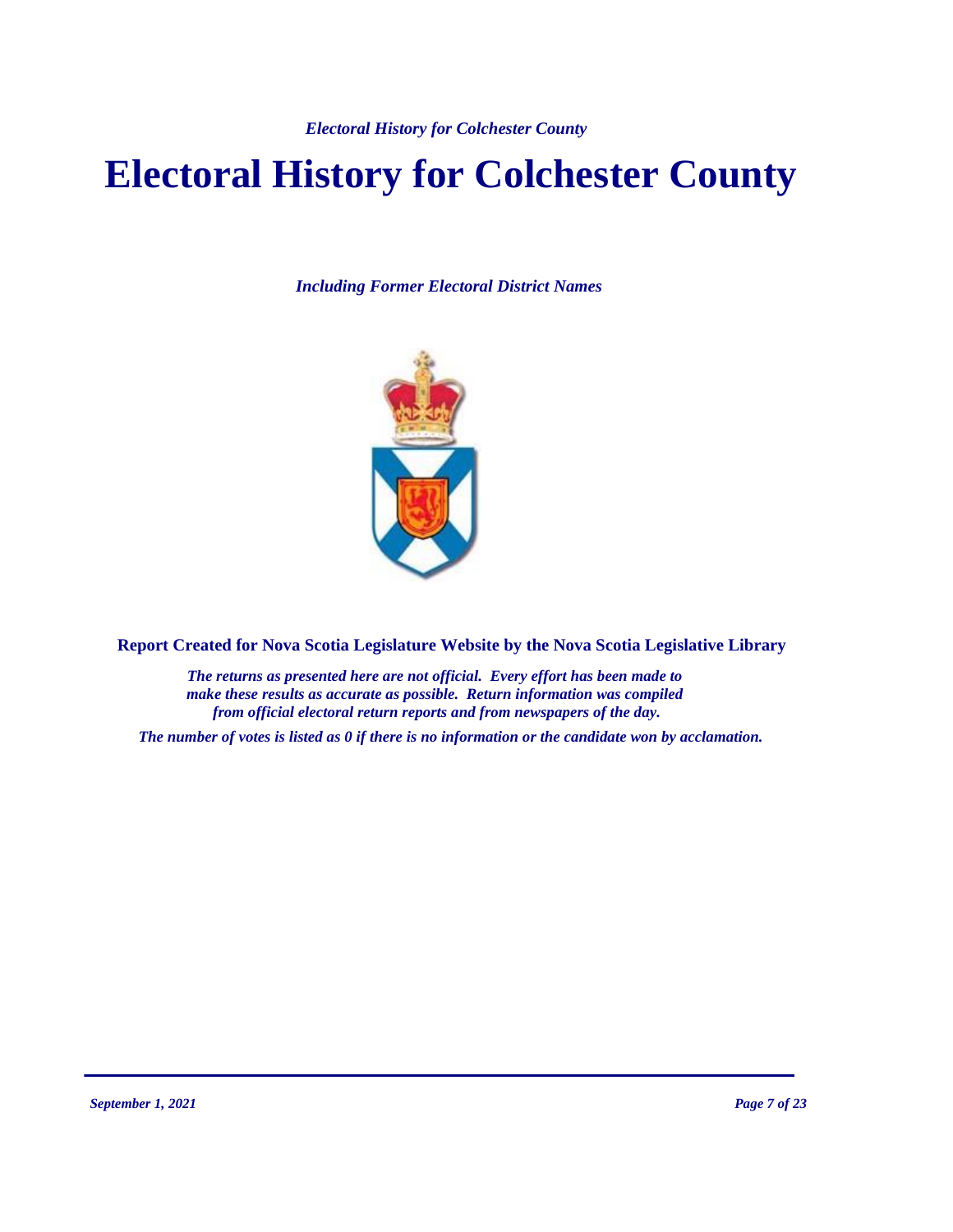# *Colchester County*

*Based on the recommendations of the 1978 Electoral Boundaries Report, the dual riding of Colchester was divided into three electoral districts: Colchester North, Colchester South, and Truro-Bible Hill.*

| <b>Member Elected</b>                | <b>Election Date</b>            | <b>Party Elected</b> |  |
|--------------------------------------|---------------------------------|----------------------|--|
| <b>Tucker, John Floyd</b><br>(Floyd) | 02-Apr-1974                     | Liberal              |  |
|                                      | (688)<br>Majority:              |                      |  |
| <b>Candidate</b>                     | Party                           | <b>Votes</b>         |  |
| MacLean, Melinda Jane                | Liberal                         | 9514                 |  |
| Tucker, John Floyd                   | Liberal                         | 8662                 |  |
| Giffin, Ronald Chapman               | <b>Progressive Conservative</b> | 7974                 |  |
| Ritcey, Gerald Conrad                | Progressive Conservative        | 7182                 |  |
| Marchbank, Allan M.                  | New Democratic Party            | 1771                 |  |
| Forsythe, Eda                        | New Democratic Party            | 1515                 |  |
| Kirk, Robert                         | Independent                     | 159                  |  |

| MacLean, Melinda Jane |  |  |  |  |
|-----------------------|--|--|--|--|
|-----------------------|--|--|--|--|

**MacLean, Melinda Jane 02-Apr-1974 Liberal**

*Majority:* (1540)

| <b>Candidate</b>       | <b>Party</b>                    | <b>Votes</b> |
|------------------------|---------------------------------|--------------|
| MacLean, Melinda Jane  | Liberal                         | 9514         |
| Tucker, John Floyd     | Liberal                         | 8662         |
| Giffin, Ronald Chapman | <b>Progressive Conservative</b> | 7974         |
| Ritcey, Gerald Conrad  | Progressive Conservative        | 7182         |
| Marchbank, Allan M.    | New Democratic Party            | 1771         |
| Forsythe, Eda          | New Democratic Party            | 1515         |
| Kirk, Robert           | Independent                     | 159          |

## **Smith, George Isaac (Ike) 13-Oct-1970 Progressive Conservative**

| (1497)<br>Majority:             |              |  |
|---------------------------------|--------------|--|
| <b>Party</b>                    | <b>Votes</b> |  |
| <b>Progressive Conservative</b> | 9398         |  |
| <b>Progressive Conservative</b> | 8012         |  |
| Liberal                         | 7901         |  |
| Liberal                         | 7313         |  |
|                                 |              |  |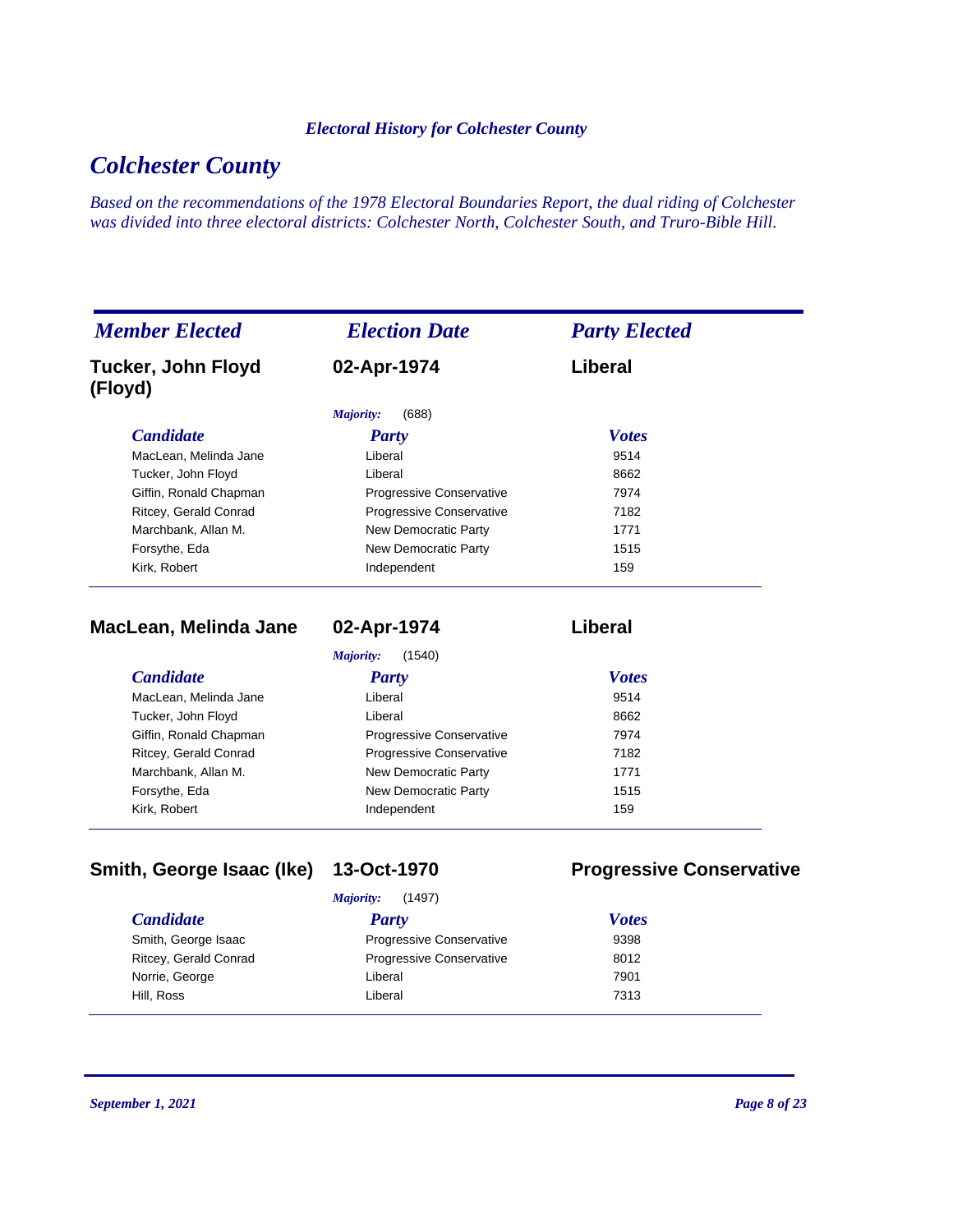| <b>Ritcey, Gerald Conrad</b> | 13-Oct-1970                     | <b>Progressive Conservative</b> |
|------------------------------|---------------------------------|---------------------------------|
|                              | Majority:<br>(111)              |                                 |
| <i>Candidate</i>             | <b>Party</b>                    | <b>Votes</b>                    |
| Smith, George Isaac          | <b>Progressive Conservative</b> | 9398                            |
| Ritcey, Gerald Conrad        | <b>Progressive Conservative</b> | 8012                            |
| Norrie, George               | Liberal                         | 7901                            |
| Hill, Ross                   | Liberal                         | 7313                            |
|                              |                                 |                                 |

### **Ritcey, Gerald Conrad 13-Feb-1968 (By-election) Progressive Conservative**

| (1163)<br>Majority:   |                                 |              |
|-----------------------|---------------------------------|--------------|
| <b>Candidate</b>      | Party                           | <b>Votes</b> |
| Ritcey, Gerald Conrad | <b>Progressive Conservative</b> | 8067         |
| Hill. Hector          | Liberal                         | 6904         |

### **Stanfield, Robert Lorne 30-May-1967 Progressive Conservative**

*Majority:* (3743)

#### *Candidate Party Votes* Stanfield, Robert Lorne **Progressive Conservative** 9091 Smith, George Isaac **Progressive Conservative** 8485 Sutherland, Charles K. Charles K. Charles Controller Liberal 5348 Pulsifer, George **Liberal** Liberal **1996** Liberal 5344 Delaney, Cecil **New Democratic Party** 509 Benedict, Arthur **New Democratic Party 507**

Stanfield resigned September 13, 1967 to contest the federal by-election. He was replaced by Gerald C. Ritcey.

### **Smith, George Isaac (Ike) 30-May-1967 Progressive Conservative**

*Majority:* (3137)

| <b>Candidate</b>                                                                                               | Party                           | <b>Votes</b> |
|----------------------------------------------------------------------------------------------------------------|---------------------------------|--------------|
| Stanfield, Robert Lorne                                                                                        | <b>Progressive Conservative</b> | 9091         |
| Smith, George Isaac                                                                                            | <b>Progressive Conservative</b> | 8485         |
| Sutherland, Charles K.                                                                                         | Liberal                         | 5348         |
| Pulsifer, George                                                                                               | Liberal                         | 5344         |
| Delaney, Cecil                                                                                                 | New Democratic Party            | 509          |
| Benedict, Arthur                                                                                               | New Democratic Party            | 507          |
| Stanfield resigned September 13, 1967 to contest the federal by-election. He was replaced by Gerald C. Ritcey. |                                 |              |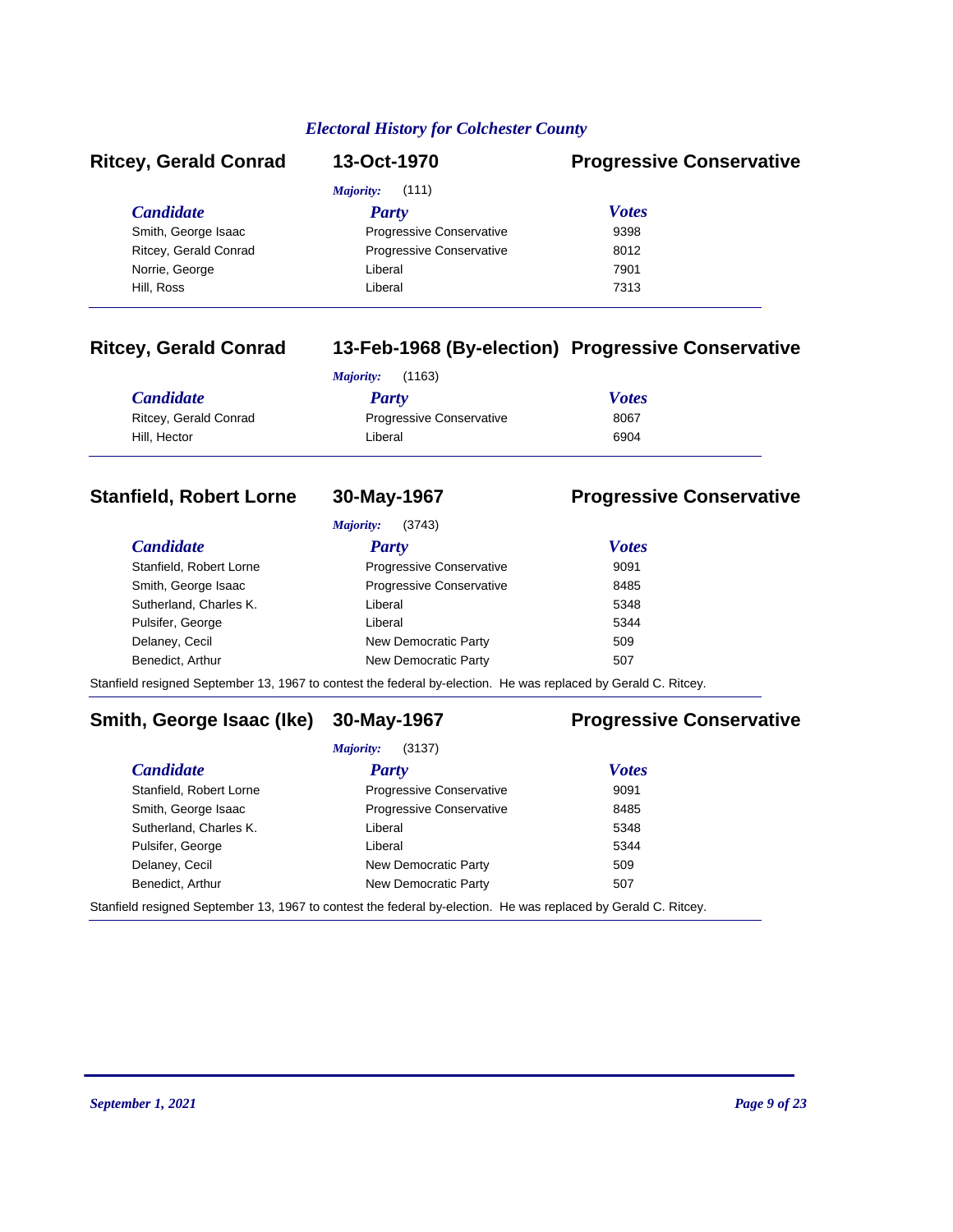### **Stanfield, Robert Lorne 08-Oct-1963 Progressive Conservative**

| <i>Majority:</i><br>(4091) |                                 |              |  |
|----------------------------|---------------------------------|--------------|--|
| <b>Candidate</b>           | <b>Party</b>                    | <b>Votes</b> |  |
| Stanfield, Robert Lorne    | <b>Progressive Conservative</b> | 9606         |  |
| Smith, George Isaac        | Progressive Conservative        | 9147         |  |
| Purdy, Gordon Timlin       | Liberal                         | 5515         |  |
| Sutherland, Charles K.     | Liberal                         | 4746         |  |
| Curtis, Harvey             | New Democratic Party            | 382          |  |
| Wright, Helen              | New Democratic Party            | 233          |  |
|                            |                                 |              |  |

### **Smith, George Isaac (Ike) 08-Oct-1963 Progressive Conservative**

|                         | (3632)<br>Majority:             |              |  |
|-------------------------|---------------------------------|--------------|--|
| <i>Candidate</i>        | Party                           | <b>Votes</b> |  |
| Stanfield, Robert Lorne | <b>Progressive Conservative</b> | 9606         |  |
| Smith, George Isaac     | Progressive Conservative        | 9147         |  |
| Purdy, Gordon Timlin    | Liberal                         | 5515         |  |
| Sutherland, Charles K.  | Liberal                         | 4746         |  |
| Curtis, Harvey          | New Democratic Party            | 382          |  |
| Wright, Helen           | New Democratic Party            | 233          |  |
|                         |                                 |              |  |

### **Stanfield, Robert Lorne 07-Jun-1960 Progressive Conservative**

| Majority:<br>(2447)     |                                                      |              |  |
|-------------------------|------------------------------------------------------|--------------|--|
| <b>Candidate</b>        | <b>Party</b>                                         | <b>Votes</b> |  |
| Stanfield, Robert Lorne | Progressive Conservative                             | 8574         |  |
| Smith, George Isaac     | Progressive Conservative                             | 8219         |  |
| Purdy, Gordon Timlin    | Liberal                                              | 6127         |  |
| McKinnon, Hugh Charles  | Liberal                                              | 5439         |  |
| Curtis, Harvey          | <b>CCF (Cooperative Commonwealth)</b><br>Federation) | 704          |  |
| Wright, Helen           | <b>CCF (Cooperative Commonwealth)</b><br>Federation) | 692          |  |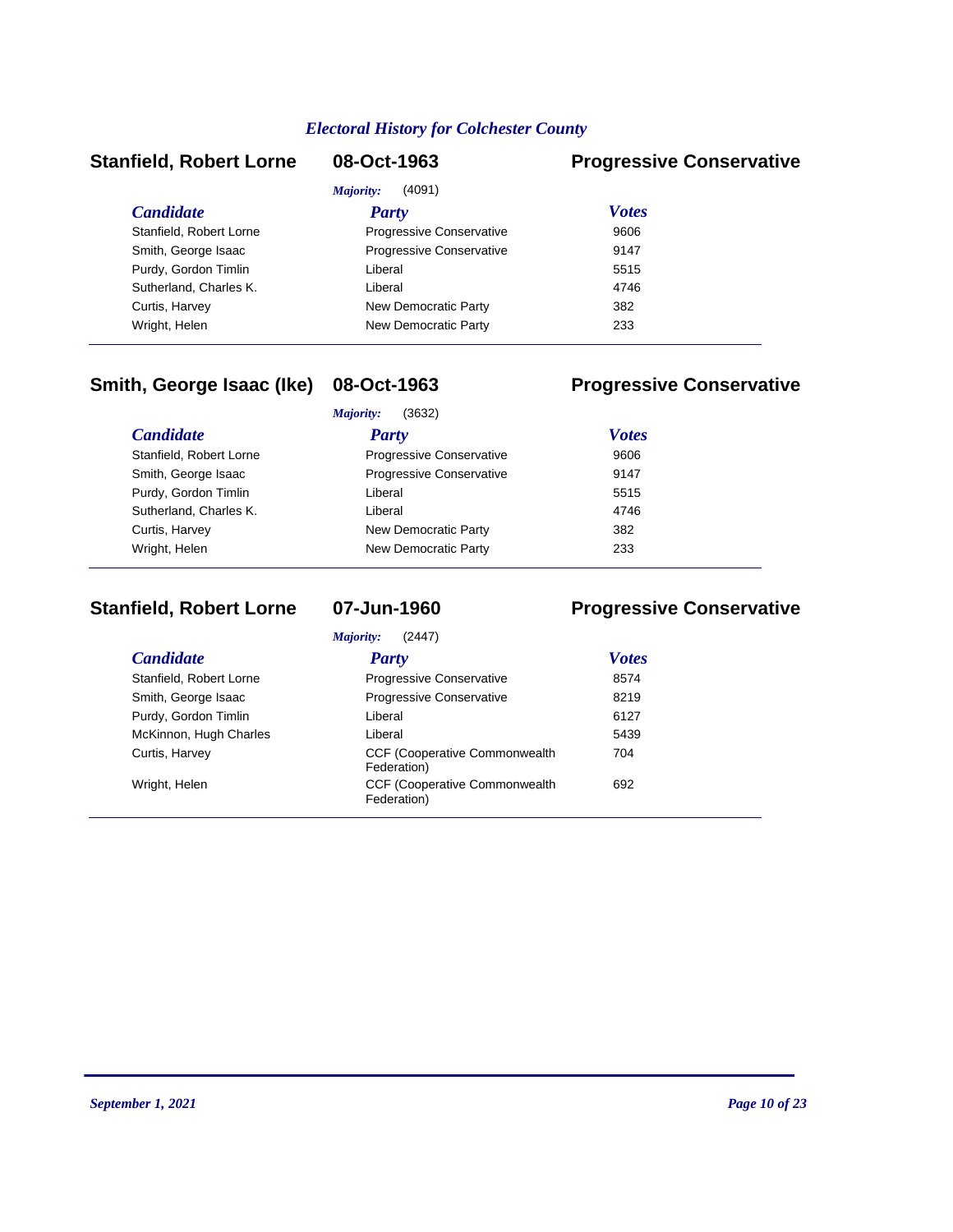### **Smith, George Isaac (Ike) 07-Jun-1960 Progressive Conservative**

| (2092)<br>Majority:     |                                                      |              |  |
|-------------------------|------------------------------------------------------|--------------|--|
| <i>Candidate</i>        | Party                                                | <b>Votes</b> |  |
| Stanfield, Robert Lorne | Progressive Conservative                             | 8574         |  |
| Smith, George Isaac     | <b>Progressive Conservative</b>                      | 8219         |  |
| Purdy, Gordon Timlin    | Liberal                                              | 6127         |  |
| McKinnon, Hugh Charles  | Liberal                                              | 5439         |  |
| Curtis, Harvey          | <b>CCF (Cooperative Commonwealth)</b><br>Federation) | 704          |  |
| Wright, Helen           | <b>CCF (Cooperative Commonwealth)</b><br>Federation) | 692          |  |
|                         |                                                      |              |  |

### **Stanfield, Robert Lorne 30-Oct-1956 Progressive Conservative**

|                         | Majority:<br>(1743)                                  |              |
|-------------------------|------------------------------------------------------|--------------|
| <b>Candidate</b>        | Party                                                | <b>Votes</b> |
| Stanfield, Robert Lorne | Progressive Conservative                             | 8476         |
| Smith, George Isaac     | Progressive Conservative                             | 8057         |
| Hill, Hector            | Liberal                                              | 6733         |
| Norrie, Margaret        | Liberal                                              | 6664         |
| Lyons, Arnold           | <b>CCF (Cooperative Commonwealth)</b><br>Federation) | 251          |
| Wright, William         | <b>CCF (Cooperative Commonwealth)</b><br>Federation) | 240          |

### **Smith, George Isaac (Ike) 30-Oct-1956 Progressive Conservative**

*Majority:* (1324)

| <i>Majority:</i><br>(1324) |                                                      |              |  |
|----------------------------|------------------------------------------------------|--------------|--|
| <b>Candidate</b>           | <b>Party</b>                                         | <i>Votes</i> |  |
| Stanfield, Robert Lorne    | <b>Progressive Conservative</b>                      | 8476         |  |
| Smith, George Isaac        | Progressive Conservative                             | 8057         |  |
| Hill, Hector               | Liberal                                              | 6733         |  |
| Norrie, Margaret           | Liberal                                              | 6664         |  |
| Lyons, Arnold              | <b>CCF (Cooperative Commonwealth)</b><br>Federation) | 251          |  |
| Wright, William            | <b>CCF (Cooperative Commonwealth)</b><br>Federation) | 240          |  |
|                            |                                                      |              |  |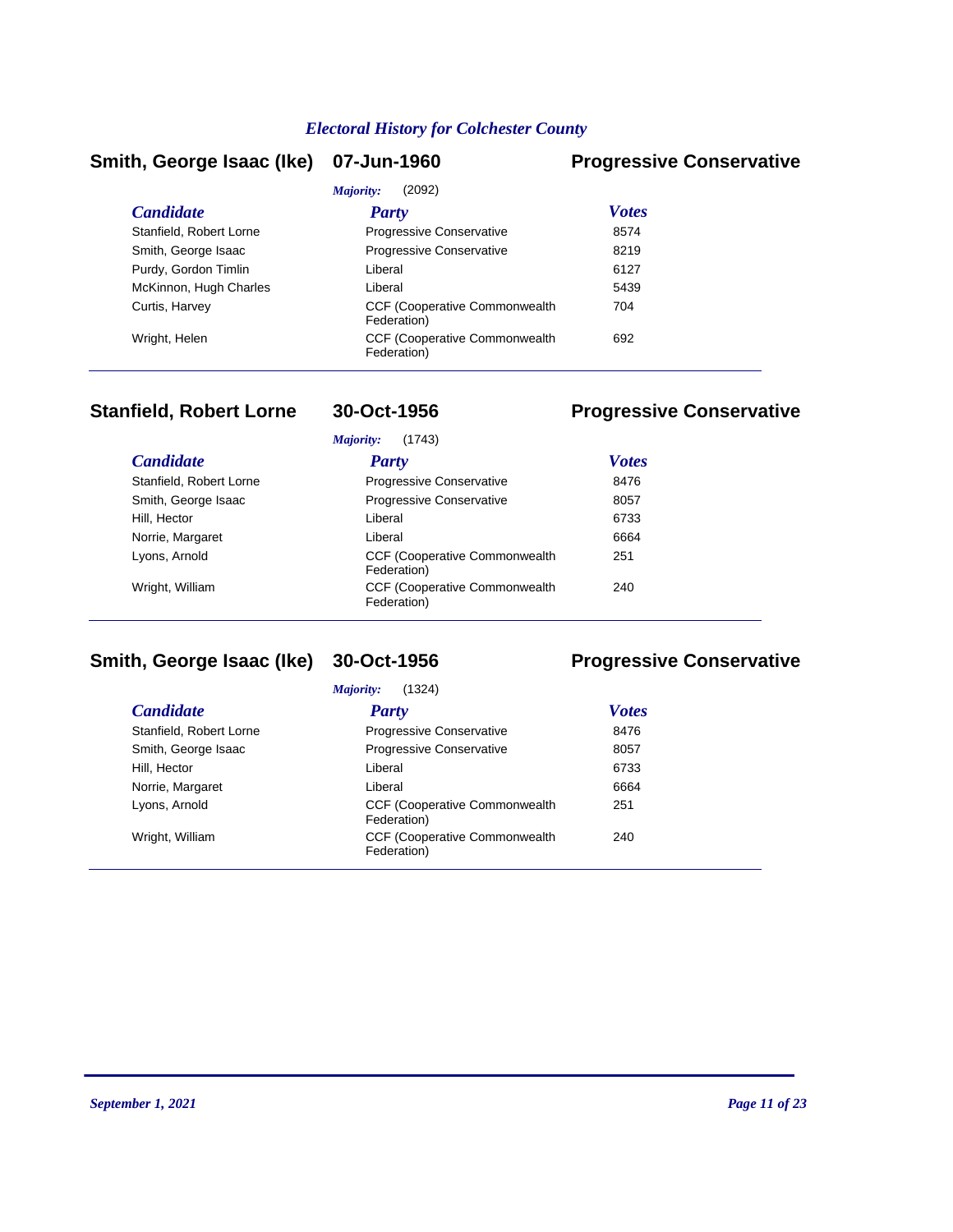### **Stanfield, Robert Lorne 26-May-1953 Progressive Conservative**

| <b>Candidate</b>        | <b>Party</b>                                         | <b>Votes</b> |
|-------------------------|------------------------------------------------------|--------------|
| Stanfield, Robert Lorne | <b>Progressive Conservative</b>                      | 7677         |
| Smith, George Isaac     | Progressive Conservative                             | 7435         |
| Purdy, Gordon Timlin    | Liberal                                              | 7255         |
| Hill, Hector            | Liberal                                              | 6963         |
| Parker, Sydney R.       | <b>CCF (Cooperative Commonwealth)</b><br>Federation) | 326          |
| Curtis, Harvey T.       | <b>CCF (Cooperative Commonwealth)</b><br>Federation) | 324          |

### **Smith, George Isaac (Ike) 26-May-1953 Progressive Conservative**

#### *Candidate Party Votes Majority:* (180) Stanfield, Robert Lorne **Progressive Conservative** 7677 Smith, George Isaac **Progressive Conservative** 7435 Purdy, Gordon Timlin **Example 2018** Liberal Liberal 2255 Hill, Hector **Contract Contract Contract Contract Contract Contract Contract Contract Contract Contract Contract Contract Contract Contract Contract Contract Contract Contract Contract Contract Contract Contract Contract C** CCF (Cooperative Commonwealth Parker, Sydney R. 326 Federation) CCF (Cooperative Commonwealth Curtis, Harvey T. 324 Federation)

### **Stanfield, Robert Lorne 09-Jun-1949 Progressive Conservative**

| (1113)<br>Majority:       |                                                      |              |  |
|---------------------------|------------------------------------------------------|--------------|--|
| <b>Candidate</b>          | Party                                                | <b>Votes</b> |  |
| Stanfield, Robert Lorne   | <b>Progressive Conservative</b>                      | 8081         |  |
| Smith, George Isaac       | <b>Progressive Conservative</b>                      | 7580         |  |
| MacDonald, W. J.          | Liberal                                              | 6968         |  |
| McLellan, Robert Faulkner | Liberal                                              | 6857         |  |
| Lynds, A. L.              | <b>CCF (Cooperative Commonwealth)</b><br>Federation) | 513          |  |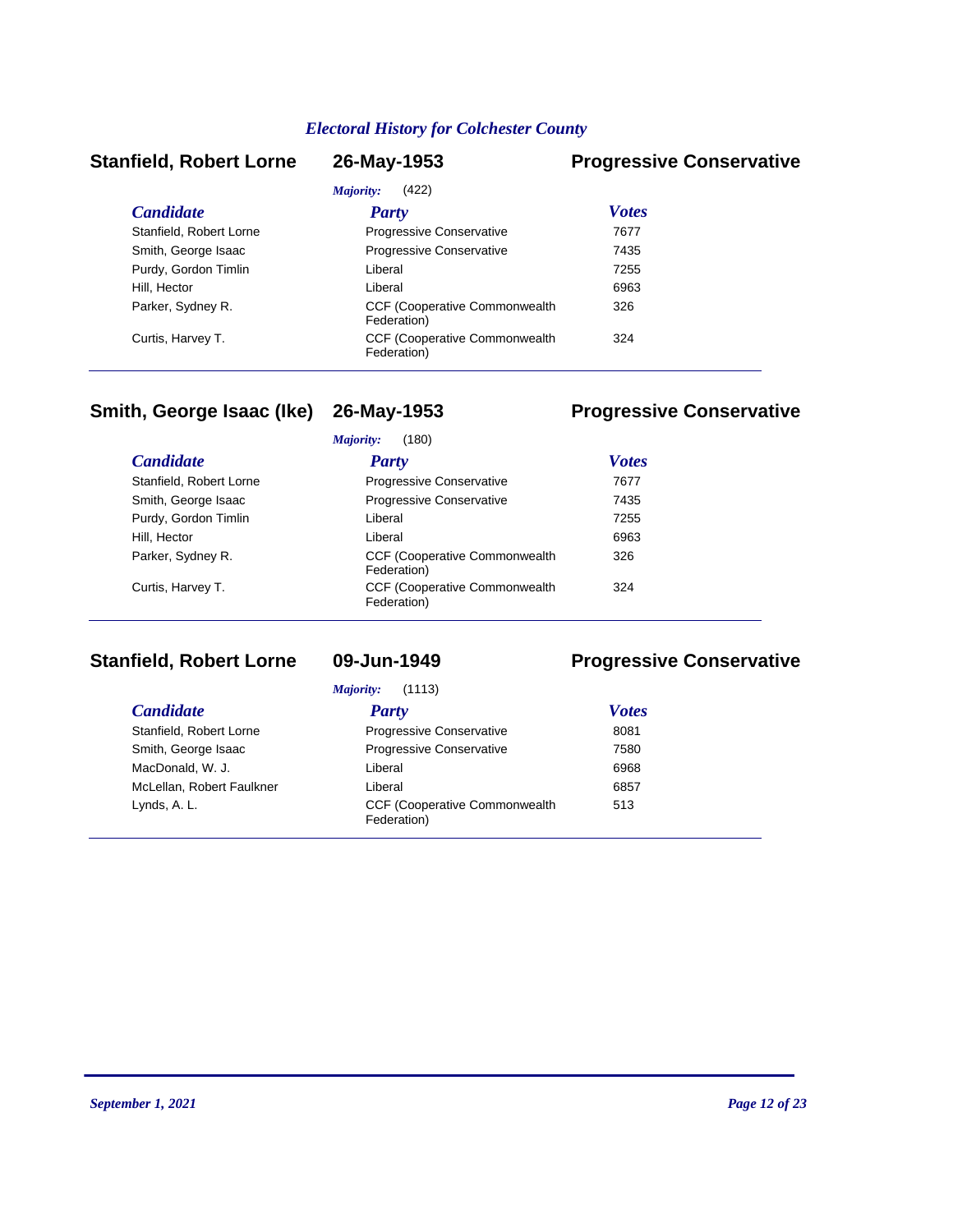#### **Smith, George Isaac (Ike) 09-Jun-1949 Progressive Conservative**

| (723)<br>Majority:        |                                                      |              |  |
|---------------------------|------------------------------------------------------|--------------|--|
| <b>Candidate</b>          | Party                                                | <b>Votes</b> |  |
| Stanfield, Robert Lorne   | Progressive Conservative                             | 8081         |  |
| Smith, George Isaac       | <b>Progressive Conservative</b>                      | 7580         |  |
| MacDonald, W. J.          | Liberal                                              | 6968         |  |
| McLellan, Robert Faulkner | Liberal                                              | 6857         |  |
| Lynds, A. L.              | <b>CCF (Cooperative Commonwealth)</b><br>Federation) | 513          |  |

### **Purdy, Gordon Timlin 23-Oct-1945 Liberal**

| (2199)<br>Majority:            |                                                      |              |  |
|--------------------------------|------------------------------------------------------|--------------|--|
| <b>Candidate</b>               | <b>Party</b>                                         | <b>Votes</b> |  |
| Purdy, Gordon Timlin           | Liberal                                              | 7714         |  |
| McLellan, Robert Faulkner      | Liberal                                              | 6631         |  |
| <b>Blois, Frederick Murray</b> | <b>Progressive Conservative</b>                      | 5515         |  |
| Flemming, William Alexander    | Progressive Conservative                             | 5383         |  |
| Parker, Sidney Mansfield       | <b>CCF (Cooperative Commonwealth)</b><br>Federation) | 642          |  |
| Fleury, Clarence Vincent       | <b>CCF (Cooperative Commonwealth)</b><br>Federation) | 547          |  |

### **McLellan, Robert Faulkner 23-Oct-1945 Liberal**

| (1116)<br>Majority:            |                                                      |              |
|--------------------------------|------------------------------------------------------|--------------|
| <i>Candidate</i>               | Party                                                | <b>Votes</b> |
| Purdy, Gordon Timlin           | Liberal                                              | 7714         |
| McLellan, Robert Faulkner      | Liberal                                              | 6631         |
| <b>Blois, Frederick Murray</b> | Progressive Conservative                             | 5515         |
| Flemming, William Alexander    | Progressive Conservative                             | 5383         |
| Parker, Sidney Mansfield       | <b>CCF (Cooperative Commonwealth)</b><br>Federation) | 642          |
| Fleury, Clarence Vincent       | <b>CCF (Cooperative Commonwealth)</b><br>Federation) | 547          |

### **Dickie, George Scott 28-Oct-1941 Progressive Conservative**

Dickie, George Scott Progressive Conservative 5432 McLellan, Robert Faulkner **Faulkner** 1. Liberal Sutherland, Alexander Murdoch Liberal

# *Majority:* (131)

*Candidate Party Votes* Blois, Frederick Murray **Progressive Conservative** 5842

| ◡╌   |
|------|
| 5301 |
| 5160 |
|      |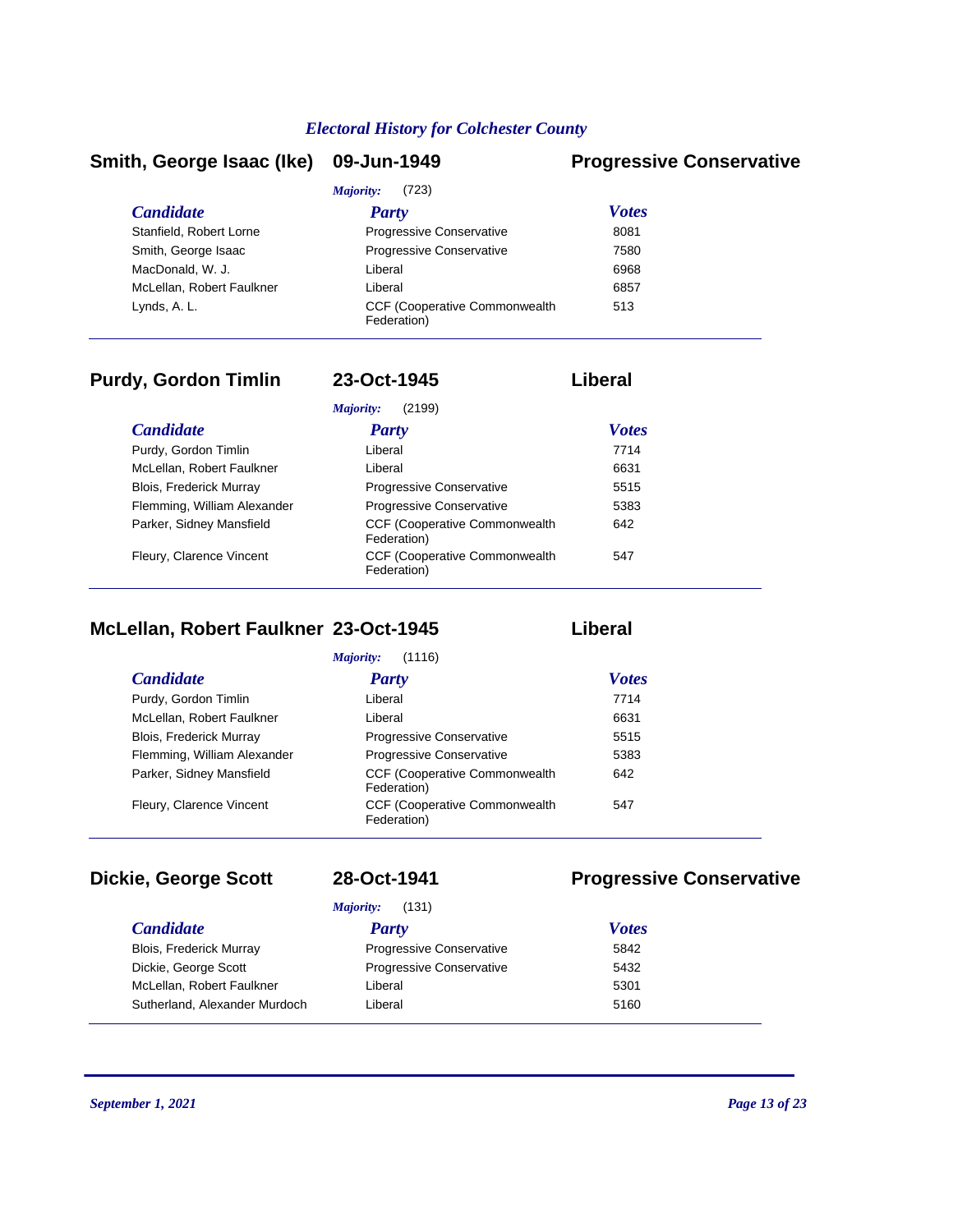| <b>Blois, Frederick Murray</b>       | 28-Oct-1941                                                                                    | <b>Progressive Conservative</b>                    |
|--------------------------------------|------------------------------------------------------------------------------------------------|----------------------------------------------------|
|                                      | <b>Majority:</b><br>(541)                                                                      |                                                    |
| <b>Candidate</b>                     | <b>Party</b>                                                                                   | <b>Votes</b>                                       |
| Blois, Frederick Murray              | Progressive Conservative                                                                       | 5842                                               |
| Dickie, George Scott                 | Progressive Conservative                                                                       | 5432                                               |
| McLellan, Robert Faulkner            | Liberal                                                                                        | 5301                                               |
| Sutherland, Alexander Murdoch        | Liberal                                                                                        | 5160                                               |
| <b>Dickie, George Scott</b>          |                                                                                                | 28-Oct-1940 (By-election) Progressive Conservative |
|                                      | (Acclamation)<br><b>Majority:</b>                                                              |                                                    |
| <b>Candidate</b>                     | <b>Party</b>                                                                                   | <b>Votes</b>                                       |
| Dickie, George Scott                 | Progressive Conservative                                                                       | 0                                                  |
| George S. Dickie won by acclamation. |                                                                                                |                                                    |
| <b>Thomas, George Yuill</b>          | 29-Jun-1937                                                                                    | <b>Progressive Conservative</b>                    |
|                                      | (796)<br><b>Majority:</b>                                                                      |                                                    |
| <b>Candidate</b>                     | <b>Party</b>                                                                                   | <b>Votes</b>                                       |
| Blois, Frederick Murray              | Progressive Conservative                                                                       | 6698                                               |
| Thomas, George Yuill                 | Progressive Conservative                                                                       | 6587                                               |
| Havey, Harry B.                      | Liberal                                                                                        | 5791                                               |
| McColough, Edward G.                 | Liberal                                                                                        | 5614                                               |
|                                      | Thomas died May 11, 1940. He was replaced in October 28, 1940 by-election by George S. Dickie. |                                                    |
| <b>Blois, Frederick Murray</b>       | 29-Jun-1937                                                                                    | <b>Progressive Conservative</b>                    |
|                                      | <b>Majority:</b><br>(907)                                                                      |                                                    |
| <b>Candidate</b>                     | <b>Party</b>                                                                                   | <b>Votes</b>                                       |
| Blois, Frederick Murray              | Progressive Conservative                                                                       | 6698                                               |
| Thomas, George Yuill                 | Progressive Conservative                                                                       | 6587                                               |
| Havey, Harry B.                      | Liberal                                                                                        | 5791                                               |
| McColough, Edward G.                 | Liberal                                                                                        | 5614                                               |
|                                      | Thomas died May 11, 1940. He was replaced in October 28, 1940 by-election by George S. Dickie. |                                                    |
| <b>Thomas, George Yuill</b>          | 22-Aug-1933                                                                                    | <b>Liberal Conservative</b>                        |
|                                      | (355)<br>Majority:                                                                             |                                                    |
| <b>Candidate</b>                     | <b>Party</b>                                                                                   | <b>Votes</b>                                       |
| Flemming, William Alexander          | Liberal Conservative                                                                           | 6748                                               |
| Thomas, George Yuill                 | <b>Liberal Conservative</b>                                                                    | 6398                                               |
| Johnson, Thomas R.                   | Liberal                                                                                        | 6043                                               |
| McLeod, R. Edgar                     | Liberal                                                                                        | 5769                                               |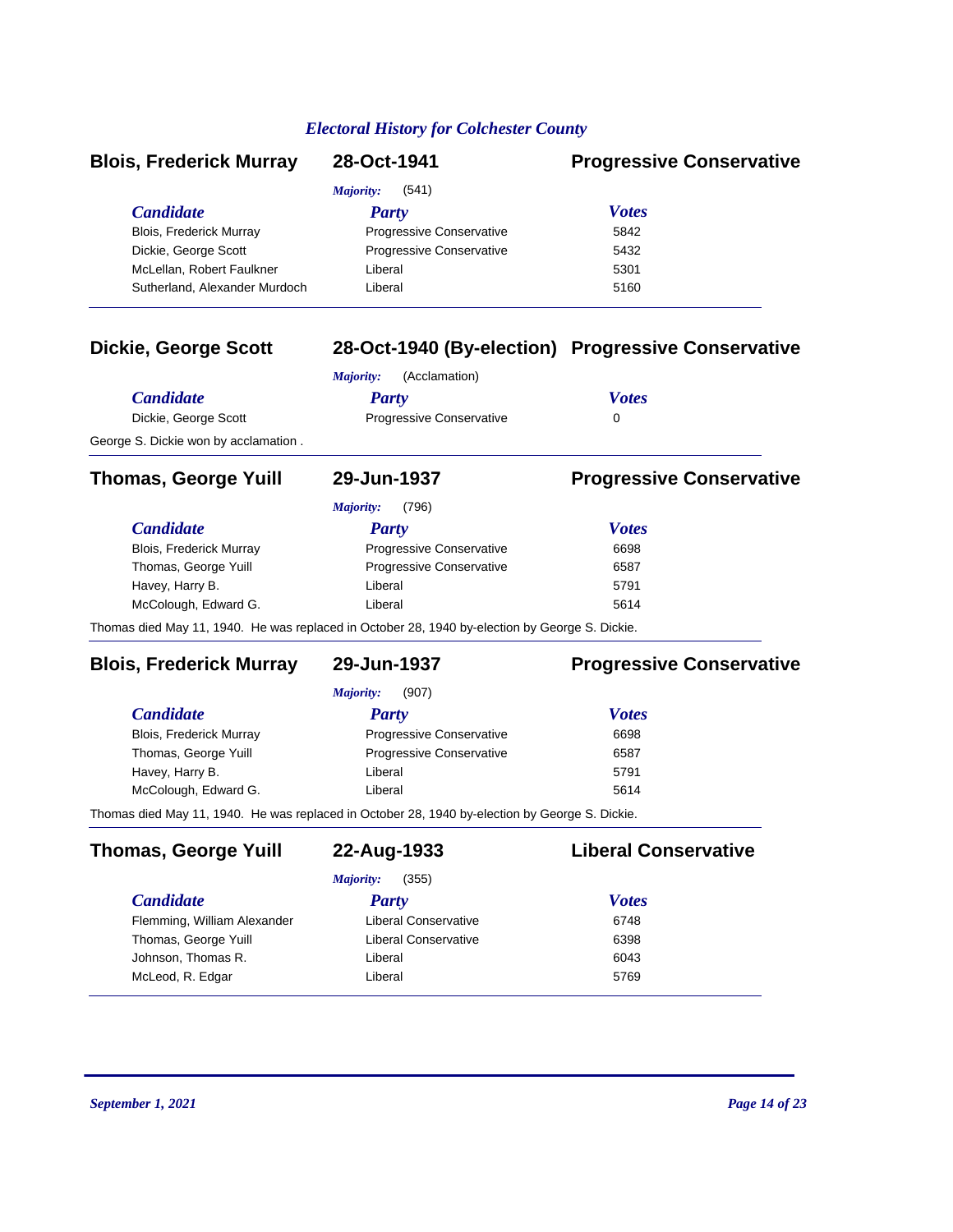| <b>Flemming, William</b><br><b>Alexander</b>               | 22-Aug-1933                 | <b>Liberal Conservative</b> |
|------------------------------------------------------------|-----------------------------|-----------------------------|
|                                                            | (705)<br>Majority:          |                             |
| <b>Candidate</b>                                           | Party                       | <b>Votes</b>                |
| Flemming, William Alexander                                | Liberal Conservative        | 6748                        |
| Thomas, George Yuill                                       | Liberal Conservative        | 6398                        |
| Johnson, Thomas R.                                         | Liberal                     | 6043                        |
| McLeod, R. Edgar                                           | Liberal                     | 5769                        |
| <b>Stanfield, Frank</b>                                    | 01-Oct-1928                 | <b>Liberal Conservative</b> |
|                                                            | (1459)<br>Majority:         |                             |
| <b>Candidate</b>                                           | Party                       | <b>Votes</b>                |
| Stanfield, Frank                                           | <b>Liberal Conservative</b> | 5298                        |
| Flemming, William Alexander                                | <b>Liberal Conservative</b> | 4882                        |
| MacKinnon, Donald L.                                       | Liberal                     | 3839                        |
| Dunbar, William R.                                         | Liberal                     | 3583                        |
| Stanfield resigned upon appointment as Lieutenant Governor |                             |                             |
| <b>Flemming, William</b><br><b>Alexander</b>               | 01-Oct-1928                 | <b>Liberal Conservative</b> |
|                                                            | (1043)<br><b>Majority:</b>  |                             |
| <b>Candidate</b>                                           | Party                       | <b>Votes</b>                |
| Stanfield, Frank                                           | <b>Liberal Conservative</b> | 5298                        |
| Flemming, William Alexander                                | <b>Liberal Conservative</b> | 4882                        |
| MacKinnon, Donald L.                                       | Liberal                     | 3839                        |
| Dunbar, William R.                                         | Liberal                     | 3583                        |
| Stanfield resigned upon appointment as Lieutenant Governor |                             |                             |
| <b>Stanfield, Frank</b>                                    | 25-Jun-1925                 | <b>Liberal Conservative</b> |
|                                                            | (3805)<br>Majority:         |                             |
| <b>Candidate</b>                                           | Party                       | <b>Votes</b>                |
| Armstrong, William Boardman                                | <b>Liberal Conservative</b> | 6733                        |
| Stanfield, Frank                                           | <b>Liberal Conservative</b> | 6439                        |
| Archibald, M. B.                                           | Liberal                     | 2634                        |
| Reynolds, F. A.                                            | Liberal                     | 2461                        |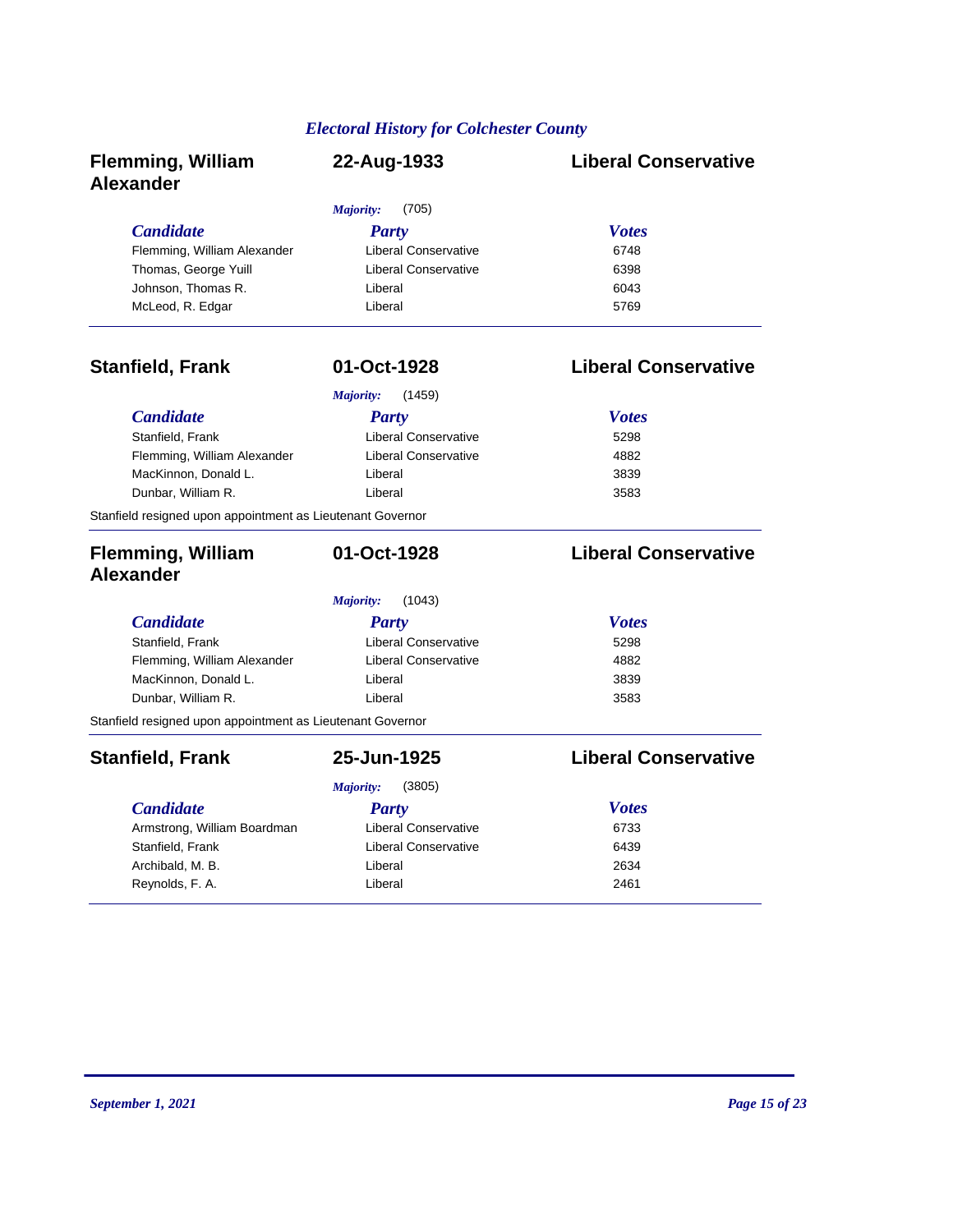| <b>Armstrong, William</b><br><b>Boardman</b> | 25-Jun-1925                 | <b>Liberal Conservative</b> |
|----------------------------------------------|-----------------------------|-----------------------------|
|                                              | Majority:<br>(4099)         |                             |
| <b>Candidate</b>                             | <b>Party</b>                | <b>Votes</b>                |
| Armstrong, William Boardman                  | <b>Liberal Conservative</b> | 6733                        |
| Stanfield, Frank                             | <b>Liberal Conservative</b> | 6439                        |
| Archibald, M. B.                             | Liberal                     | 2634                        |
| Reynolds, F. A.                              | Liberal                     | 2461                        |
| Taggart, Harry L.                            | 27-Jul-1920                 | <b>Farmers' Party</b>       |
|                                              | (207)<br>Majority:          |                             |
| <b>Candidate</b>                             | <b>Party</b>                | <b>Votes</b>                |
| Smith, Robert Hunter                         | Farmers' Party              | 3533                        |
| Taggart, Harry L.                            | Farmers' Party              | 3420                        |
| Dunbar, William R.                           | <b>Liberal Conservative</b> | 3213                        |
| Kennedy, Robert Hamilton                     | <b>Liberal Conservative</b> | 3096                        |
| <b>Smith, Robert Hunter</b>                  | 27-Jul-1920                 | <b>Farmers' Party</b>       |
|                                              | Majority:<br>(320)          |                             |
| <b>Candidate</b>                             | <b>Party</b>                | <b>Votes</b>                |
| Smith, Robert Hunter                         | Farmers' Party              | 3533                        |
| Taggart, Harry L.                            | Farmers' Party              | 3420                        |
| Dunbar, William R.                           | <b>Liberal Conservative</b> | 3213                        |
| Kennedy, Robert Hamilton                     | Liberal Conservative        | 3096                        |
| <b>Stanfield, Frank</b>                      | 20-Jun-1916                 | <b>Liberal Conservative</b> |
|                                              | Majority:<br>(533)          |                             |
| <b>Candidate</b>                             | <b>Party</b>                | <b>Votes</b>                |
| Stanfield, Frank                             | <b>Liberal Conservative</b> | 2745                        |
| Kennedy, Robert Hamilton                     | <b>Liberal Conservative</b> | 2665                        |
| Vernon, Gilbert H.                           | Liberal                     | 2212                        |

Schurman, Frederick B. New York Liberal 2158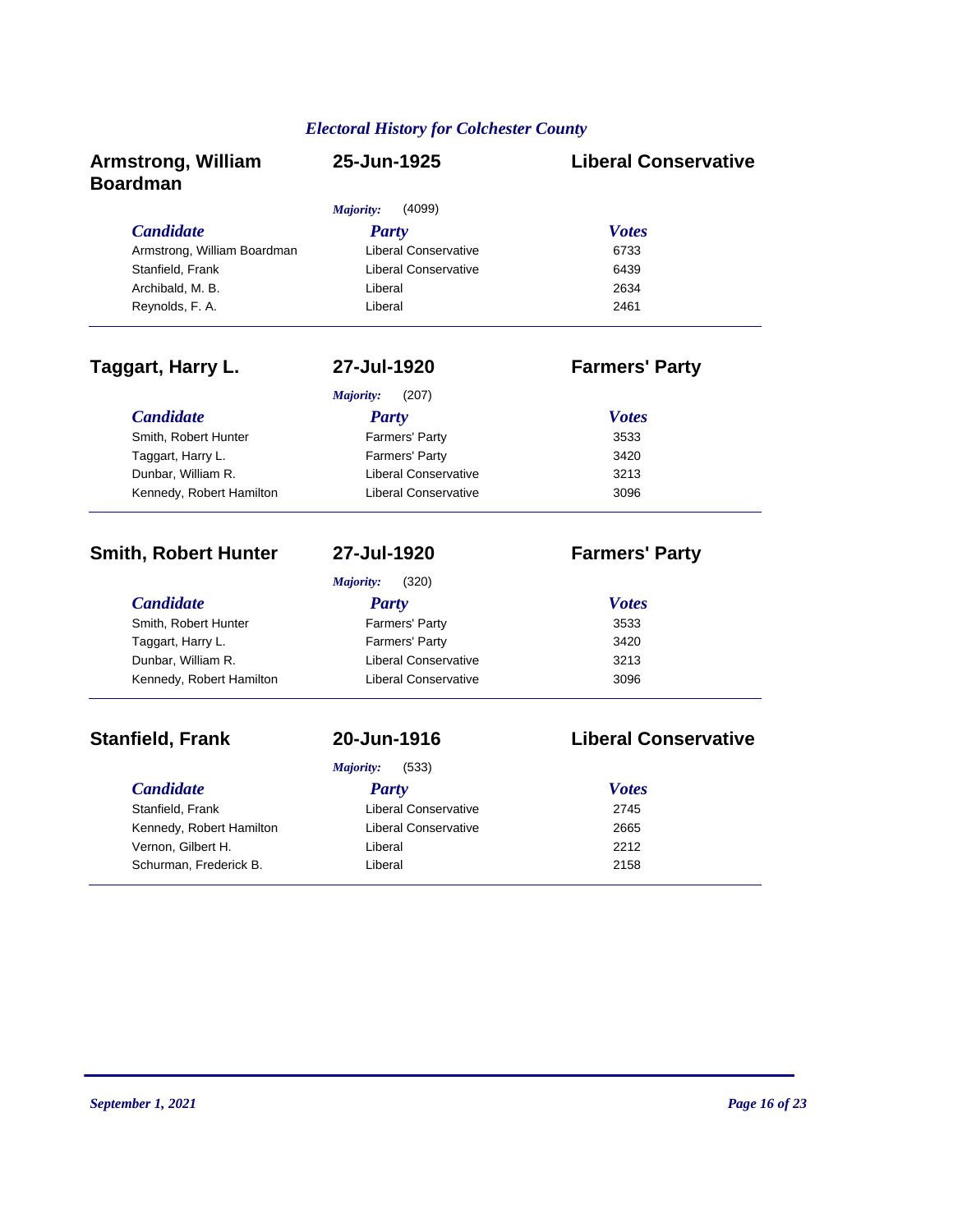#### **Kennedy, Robert Hamilton 20-Jun-1916 Liberal Conservative**

|                          | (453)<br>Majority:   |              |  |
|--------------------------|----------------------|--------------|--|
| <b>Candidate</b>         | <b>Party</b>         | <b>Votes</b> |  |
| Stanfield, Frank         | Liberal Conservative | 2745         |  |
| Kennedy, Robert Hamilton | Liberal Conservative | 2665         |  |
| Vernon, Gilbert H.       | Liberal              | 2212         |  |
| Schurman, Frederick B.   | Liberal              | 2158         |  |

### **Stanfield, Frank 14-Jun-1911 Liberal Conservative**

|                            | (143)<br>Majority:          |              |
|----------------------------|-----------------------------|--------------|
| <i>Candidate</i>           | Party                       | <b>Votes</b> |
| Stanfield, Frank           | <b>Liberal Conservative</b> | 2592         |
| Kennedy, Robert Hamilton   | <b>Liberal Conservative</b> | 2522         |
| Hill, William Davison      | Liberal                     | 2449         |
| Pearson, Benjamin Franklyn | Liberal                     | 2206         |

### **Kennedy, Robert Hamilton 14-Jun-1911 Liberal Conservative**

#### *Candidate Party Votes Majority:* (73) Stanfield, Frank **Example 2592** Liberal Conservative 2592 Kennedy, Robert Hamilton Liberal Conservative 2522 Hill, William Davison Liberal 2449 Pearson, Benjamin Franklyn Liberal Liberal 2206

### **Pearson, Benjamin Franklyn**

### **20-Jun-1906 Liberal**

#### *Candidate Party Votes Majority:* (209) Hill, William Davison Liberal 2567 Pearson, Benjamin Franklyn Liberal Liberal 2386 McCleave, J. H. Liberal Conservative 2177 Suckling, John **Liberal Conservative** 1795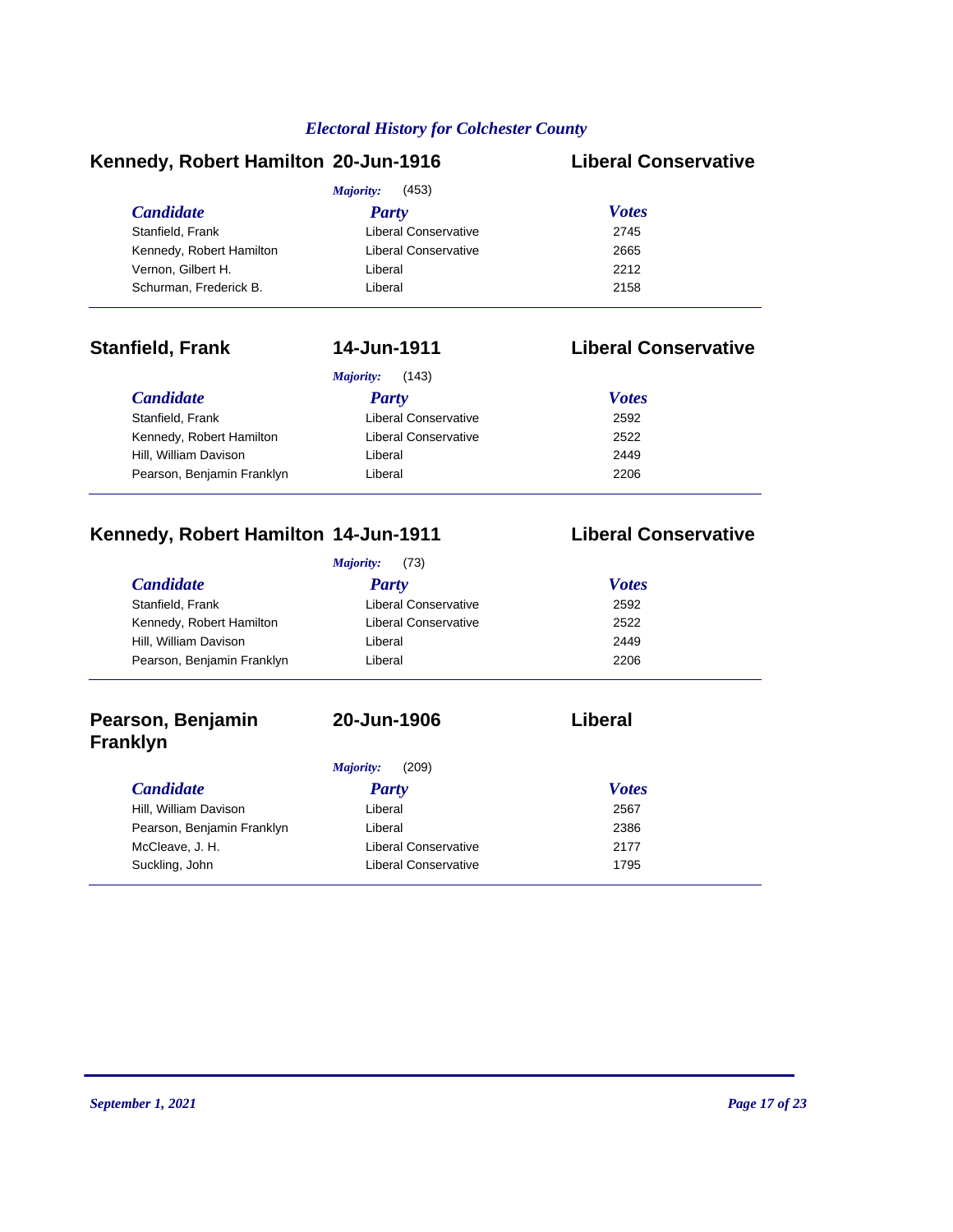| <b>Hill, William Davison</b> | 20-Jun-1906                 | Liberal      |
|------------------------------|-----------------------------|--------------|
|                              | (390)<br>Majority:          |              |
| <b>Candidate</b>             | <b>Party</b>                | <b>Votes</b> |
| Hill, William Davison        | Liberal                     | 2567         |
| Pearson, Benjamin Franklyn   | Liberal                     | 2386         |
| McCleave, J. H.              | Liberal Conservative        | 2177         |
| Suckling, John               | <b>Liberal Conservative</b> | 1795         |

| Laurence, Henry T.                                         | 15-Dec-1904 (By-election) Liberal |                |  |
|------------------------------------------------------------|-----------------------------------|----------------|--|
|                                                            | Majority:<br>(187)                |                |  |
| <b>Candidate</b>                                           | <b>Party</b>                      | <b>Votes</b>   |  |
| Laurence, Henry T.                                         | Liberal                           | 1928           |  |
| Suckling, John                                             | <b>Liberal Conservative</b>       | 1741           |  |
| Pearson, Benjamin<br><b>Franklyn</b>                       | 02-Oct-1901                       | Liberal        |  |
|                                                            | Majority:<br>(18)                 |                |  |
| <b>Candidate</b>                                           | Party                             | <b>Votes</b>   |  |
| Laurence, Frederick Andrew                                 | Liberal                           | 2185           |  |
| Pearson, Benjamin Franklyn                                 | Liberal                           | 2169           |  |
| Black, A. S.                                               | <b>Liberal Conservative</b>       | 2151           |  |
| Stairs, J. F.                                              | <b>Liberal Conservative</b>       | 2054           |  |
| Laurence resigned to contest the federal general election. |                                   |                |  |
| <b>Laurence, Frederick</b>                                 | 02-Oct-1901                       | <b>Liberal</b> |  |
| <b>Andrew</b>                                              |                                   |                |  |
|                                                            | (34)<br>Majority:                 |                |  |
| <b>Candidate</b>                                           | Party                             | <b>Votes</b>   |  |
| Laurence, Frederick Andrew                                 | Liberal                           | 2185           |  |
| Pearson, Benjamin Franklyn                                 | Liberal                           | 2169           |  |
| Black, A. S.                                               | <b>Liberal Conservative</b>       | 2151           |  |

Stairs, J. F. 2054

Laurence resigned to contest the federal general election.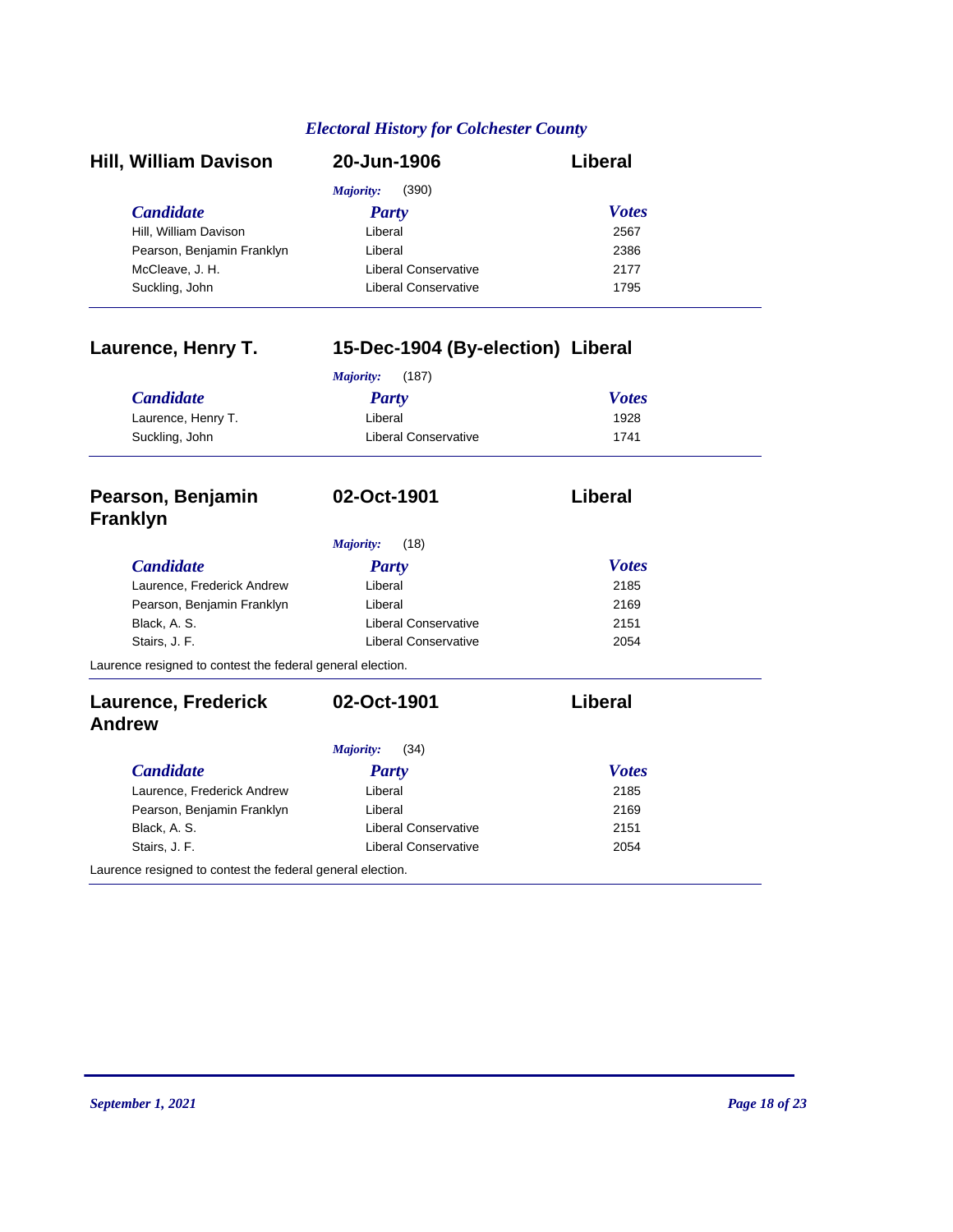| <b>McMullen, Thomas</b><br>Gotobed                                                     | 20-Apr-1897                                                                                                               | <b>Liberal Conservative</b> |
|----------------------------------------------------------------------------------------|---------------------------------------------------------------------------------------------------------------------------|-----------------------------|
|                                                                                        | Majority:<br>(77)                                                                                                         |                             |
| <b>Candidate</b>                                                                       | <b>Party</b>                                                                                                              | <b>Votes</b>                |
| McMullen, Thomas Gotobed                                                               | <b>Liberal Conservative</b>                                                                                               | 2363                        |
| Laurence, Frederick Andrew                                                             | Liberal                                                                                                                   | 2358                        |
| Dimock, Wilbert David                                                                  | <b>Liberal Conservative</b>                                                                                               | 2286                        |
| Dickie, Alfred                                                                         | Liberal                                                                                                                   | 2240                        |
| <b>Laurence, Frederick</b><br><b>Andrew</b>                                            | 20-Apr-1897                                                                                                               | Liberal                     |
|                                                                                        | Majority:<br>(72)                                                                                                         |                             |
| <b>Candidate</b>                                                                       | <b>Party</b>                                                                                                              | <b>Votes</b>                |
| McMullen, Thomas Gotobed                                                               | <b>Liberal Conservative</b>                                                                                               | 2363                        |
| Laurence, Frederick Andrew                                                             | Liberal                                                                                                                   | 2358                        |
| Dimock, Wilbert David                                                                  | <b>Liberal Conservative</b>                                                                                               | 2286                        |
| Dickie, Alfred                                                                         | Liberal                                                                                                                   | 2240                        |
| <b>McClure, Firman</b>                                                                 | 15-Aug-1896 (By-election) Liberal                                                                                         |                             |
|                                                                                        | Majority:<br>(352)                                                                                                        |                             |
| <b>Candidate</b>                                                                       | <b>Party</b>                                                                                                              | <b>Votes</b>                |
| McClure, Firman                                                                        | Liberal                                                                                                                   | 2233                        |
| Turner, Richard J.                                                                     | <b>Liberal Conservative</b>                                                                                               | 1881                        |
| <b>Dimock, Wilbert David</b>                                                           | 30-Jan-1895 (By-election) Liberal Conservative                                                                            |                             |
|                                                                                        | <b>Majority:</b><br>(Acclamation)                                                                                         |                             |
| <b>Candidate</b>                                                                       | <b>Party</b>                                                                                                              | <b>Votes</b>                |
| Dimock, Wilbert David                                                                  | <b>Liberal Conservative</b>                                                                                               | 0                           |
| Dimock won by acclamation.<br>Dimock resigned to contest the federal general election. |                                                                                                                           |                             |
| <b>Laurence, Frederick</b>                                                             | 15-Mar-1894                                                                                                               | Liberal                     |
| <b>Andrew</b>                                                                          |                                                                                                                           |                             |
|                                                                                        | Majority:<br>(6)                                                                                                          |                             |
| <b>Candidate</b>                                                                       | <b>Party</b>                                                                                                              | <b>Votes</b>                |
| Dimock, Wilbert David                                                                  | Liberal Conservative                                                                                                      | 1955                        |
| Laurence, Frederick Andrew                                                             | Liberal                                                                                                                   | 1896                        |
| Longworth, Israel                                                                      | <b>Liberal Conservative</b>                                                                                               | 1890                        |
| Dickie, Alfred                                                                         | Liberal                                                                                                                   | 1814                        |
| January 30, 1895                                                                       | Dimock resigned December 28, 1894, because of a petition against his election, based on a technicality. He was re-elected |                             |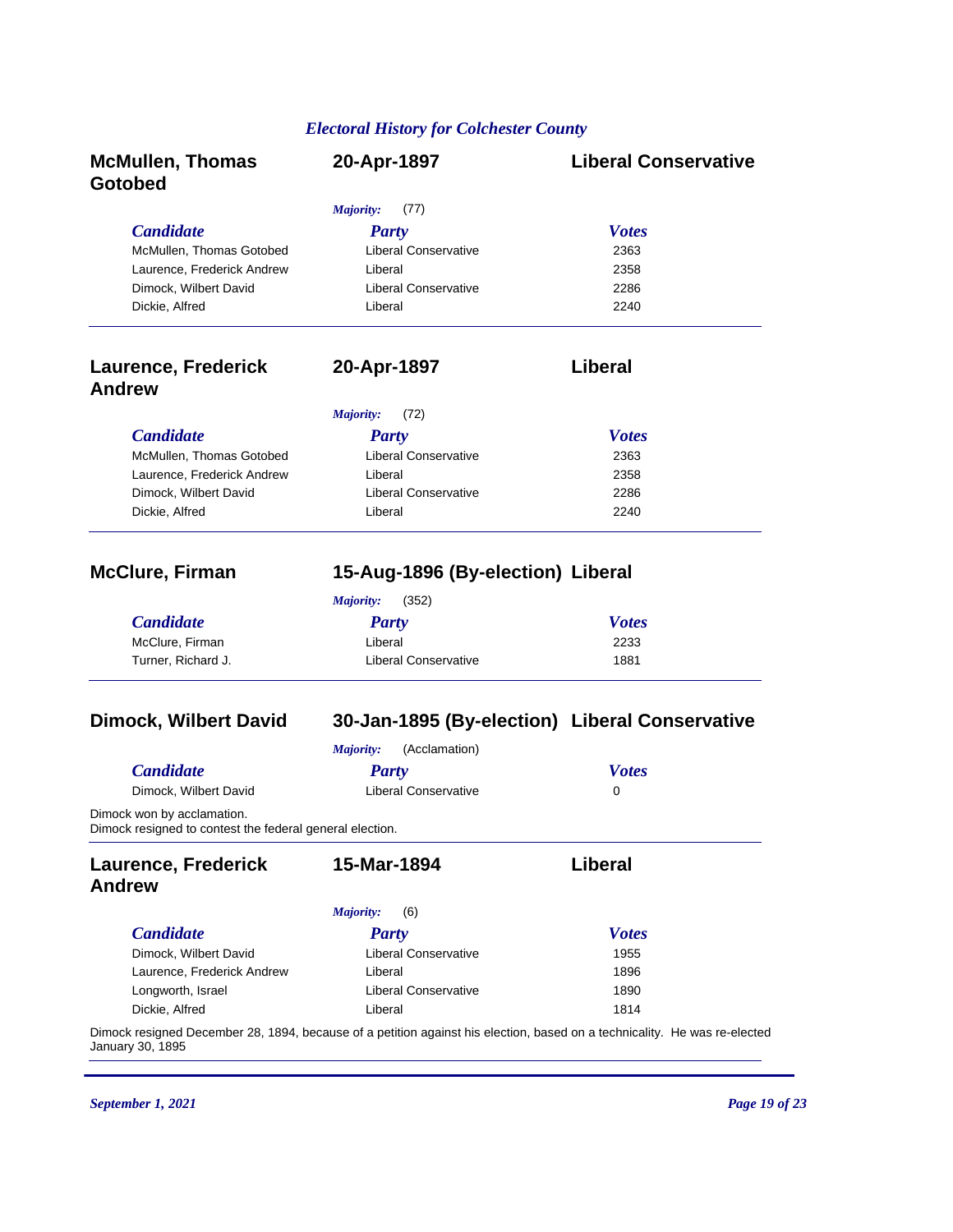| <b>Dimock, Wilbert David</b> | 15-Mar-1894                 | <b>Liberal Conservative</b>                                                                                               |
|------------------------------|-----------------------------|---------------------------------------------------------------------------------------------------------------------------|
|                              | (65)<br>Majority:           |                                                                                                                           |
| <b>Candidate</b>             | Party                       | <b>Votes</b>                                                                                                              |
| Dimock, Wilbert David        | Liberal Conservative        | 1955                                                                                                                      |
| Laurence, Frederick Andrew   | Liberal                     | 1896                                                                                                                      |
| Longworth, Israel            | <b>Liberal Conservative</b> | 1890                                                                                                                      |
| Dickie, Alfred               | Liberal                     | 1814                                                                                                                      |
| January 30, 1895             |                             | Dimock resigned December 28, 1894, because of a petition against his election, based on a technicality. He was re-elected |

| <b>Laurence, Frederick</b><br><b>Andrew</b> | 21-May-1890                 | Liberal      |
|---------------------------------------------|-----------------------------|--------------|
|                                             | (62)<br>Majority:           |              |
| <b>Candidate</b>                            | Party                       | <b>Votes</b> |
| Laurence, Frederick Andrew                  | Liberal                     | 1904         |
| Clark, George                               | Liberal                     | 1868         |
| Longworth, Israel                           | <b>Liberal Conservative</b> | 1842         |
| Patterson, William Albert                   | <b>Liberal Conservative</b> | 1793         |
| <b>Clark, George</b>                        | 21-May-1890                 | Liberal      |
|                                             | Majority:<br>(26)           |              |
| <b>Candidate</b>                            | <b>Party</b>                | <b>Votes</b> |
| Laurence, Frederick Andrew                  | Liberal                     | 1904         |
| Clark, George                               | Liberal                     | 1868         |
| Longworth, Israel                           | <b>Liberal Conservative</b> | 1842         |
| Patterson, William Albert                   | <b>Liberal Conservative</b> | 1793         |
| <b>Laurence, Frederick</b><br><b>Andrew</b> | 15-Jun-1886                 | Liberal      |
|                                             | (156)<br>Majority:          |              |
| <b>Candidate</b>                            | <b>Party</b>                | <b>Votes</b> |
| Clark, George                               | Liberal                     | 2053         |
| Laurence, Frederick Andrew                  | Liberal                     | 1938         |
| Patterson, William Albert                   | <b>Liberal Conservative</b> | 1782         |
| Gourley, S. E.                              | <b>Liberal Conservative</b> | 1700         |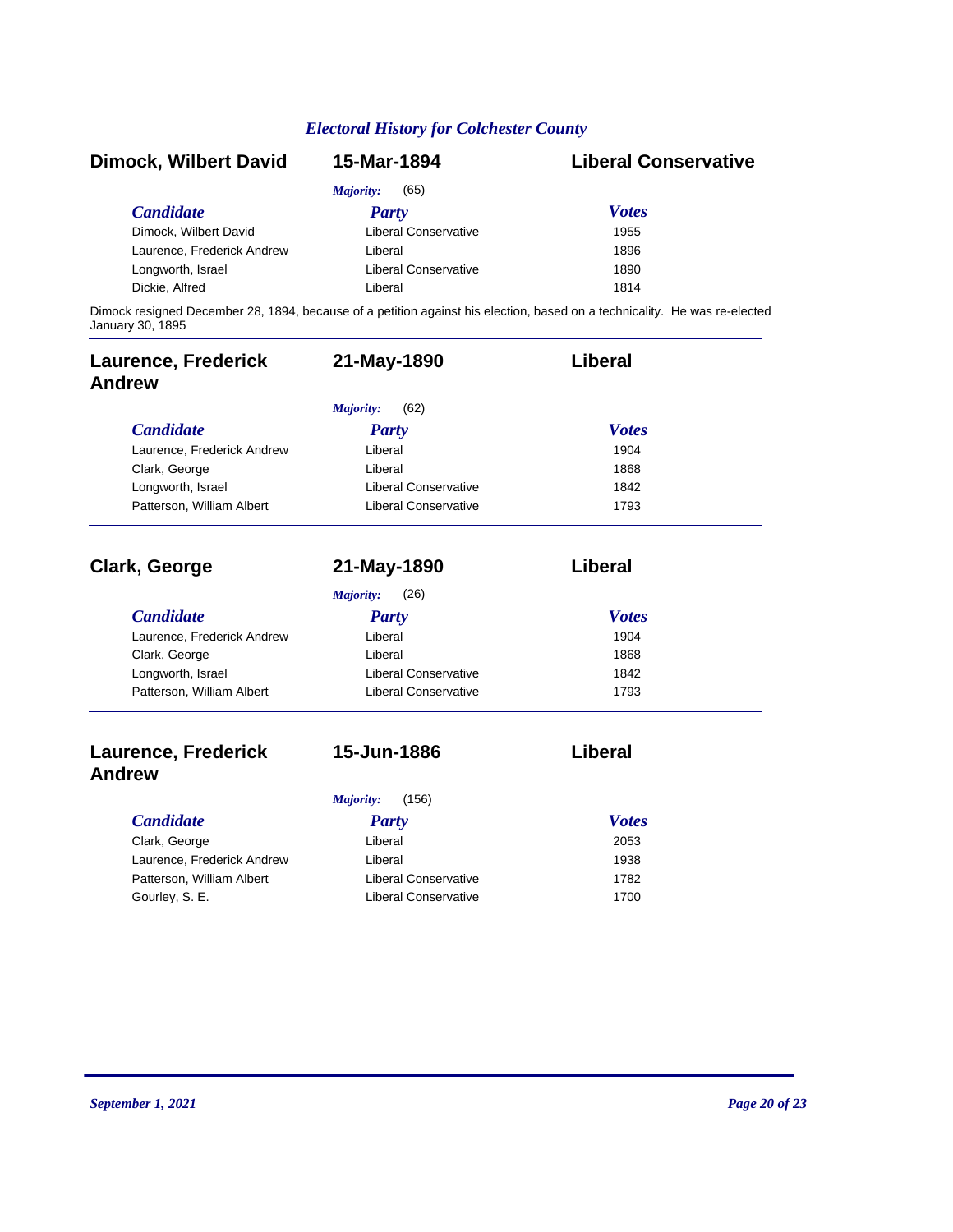| <b>Clark, George</b>       | 15-Jun-1886                 | Liberal      |  |
|----------------------------|-----------------------------|--------------|--|
|                            | (271)<br>Majority:          |              |  |
| <b>Candidate</b>           | Party                       | <b>Votes</b> |  |
| Clark, George              | Liberal                     | 2053         |  |
| Laurence, Frederick Andrew | Liberal                     | 1938         |  |
| Patterson, William Albert  | Liberal Conservative        | 1782         |  |
| Gourley, S. E.             | <b>Liberal Conservative</b> | 1700         |  |

### **Patterson, William Albert 20-Jun-1882 Liberal Conservative**

| Majority:<br>(110)        |                             |              |
|---------------------------|-----------------------------|--------------|
| <i>Candidate</i>          | <b>Party</b>                | <b>Votes</b> |
| Blair, William McCurdy    | <b>Liberal Conservative</b> | 1507         |
| Patterson, William Albert | <b>Liberal Conservative</b> | 1497         |
| McLellan, S.D.            | Liberal                     | 1387         |
| Guild, W. H.              | Liberal                     | 1251         |
| Rettie, S.                | Independent                 | 474          |

### **Blair, William McCurdy 20-Jun-1882 Liberal Conservative**

*Majority:* (120)

| <b>Candidate</b>          | Party                       | <b>Votes</b> |
|---------------------------|-----------------------------|--------------|
| Blair, William McCurdy    | <b>Liberal Conservative</b> | 1507         |
| Patterson, William Albert | <b>Liberal Conservative</b> | 1497         |
| McLellan, S.D.            | Liberal                     | 1387         |
| Guild, W. H.              | Liberal                     | 1251         |
| Rettie, S.                | Independent                 | 474          |
|                           |                             |              |

# **Patterson, William Albert 17-Sep-1878 Liberal Conservative**

| (444)<br><b>Majority:</b> |  |
|---------------------------|--|
|---------------------------|--|

| <i>Candidate</i>          | 1111101111<br>, , , , ,<br>Party | <b>Votes</b> |  |
|---------------------------|----------------------------------|--------------|--|
| Blair, William McCurdy    | <b>Liberal Conservative</b>      | 1885         |  |
| Patterson, William Albert | <b>Liberal Conservative</b>      | 1846         |  |
|                           |                                  | 1402         |  |
| Cummings, C.N.            | Liberal                          |              |  |
| Tupper, Fred              | Liberal                          | 1308         |  |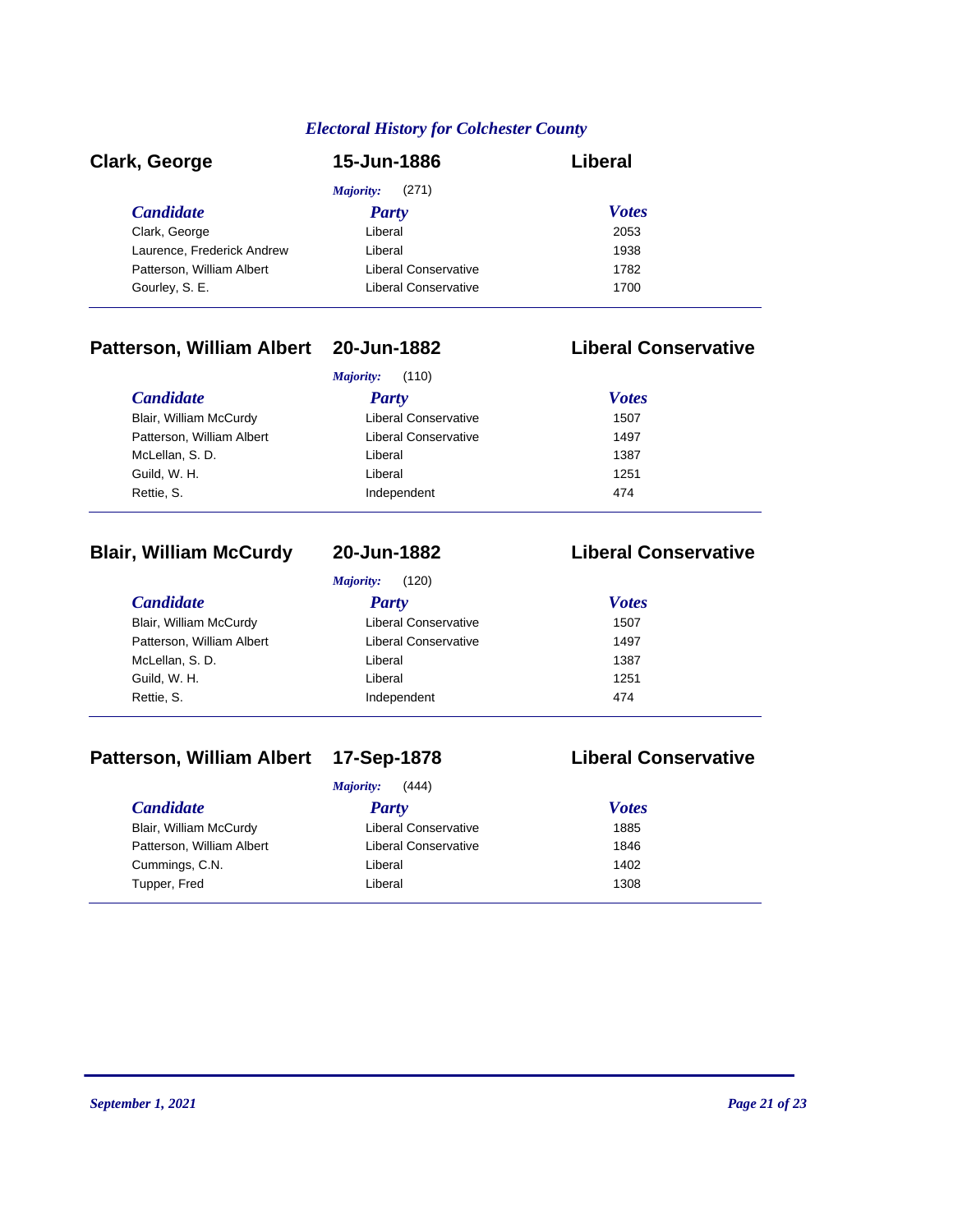| <b>Blair, William McCurdy</b> | 17-Sep-1878                 | <b>Liberal Conservative</b> |
|-------------------------------|-----------------------------|-----------------------------|
|                               | (483)<br>Majority:          |                             |
| <b>Candidate</b>              | <b>Party</b>                | <b>Votes</b>                |
| Blair, William McCurdy        | <b>Liberal Conservative</b> | 1885                        |
| Patterson, William Albert     | Liberal Conservative        | 1846                        |
| Cummings, C.N.                | Liberal                     | 1402                        |
| Tupper, Fred                  | Liberal                     | 1308                        |

### **Patterson, William Albert 17-Dec-1874 Liberal Conservative**

| (592)<br><i>Majority:</i> |                      |              |
|---------------------------|----------------------|--------------|
| <i>Candidate</i>          | Party                | <b>Votes</b> |
| Patterson, William Albert | Liberal Conservative | 1718         |
| Dickie, John Barnhill     | Liberal Conservative | 1687         |
| Putnam, Robert            | Liberal              | 1126         |
| Morrison, Thomas Fletcher | Liberal              | 1046         |

Dickie was elected under the Liberal Conservative ticket, however, he supported the liberals. Dickie was chosen speaker. He was requested to resign April 30, 1875 by motion of Woodworth, and resigned May 1, 1875.

#### **Dickie, John Barnhill 17-Dec-1874 Liberal Conservative**

| (561)<br><i>Majority:</i> |                      |              |
|---------------------------|----------------------|--------------|
| <i>Candidate</i>          | <b>Party</b>         | <b>Votes</b> |
| Patterson, William Albert | Liberal Conservative | 1718         |
| Dickie, John Barnhill     | Liberal Conservative | 1687         |
| Putnam, Robert            | Liberal              | 1126         |
| Morrison, Thomas Fletcher | Liberal              | 1046         |

Dickie was elected under the Liberal Conservative ticket, however, he supported the liberals. Dickie was chosen speaker. He was requested to resign April 30, 1875 by motion of Woodworth, and resigned May 1, 1875.

| <b>Rettie, Samuel</b>                                        | 16-May-1871                | <b>Liberal Conservative</b> |
|--------------------------------------------------------------|----------------------------|-----------------------------|
|                                                              | (Acclamation)<br>Majority: |                             |
| <b>Candidate</b>                                             | Party                      | <b>Votes</b>                |
| Rettie, Samuel                                               | Liberal Conservative       | 0                           |
| Morrison, Thomas Fletcher                                    | Liberal                    | 0                           |
| Morrison and Rettie won by Acclamation                       |                            |                             |
| <b>Morrison, Thomas</b><br><b>Fletcher (Rolling Billows)</b> | 16-May-1871                | Liberal                     |
|                                                              | (Acclamation)<br>Majority: |                             |
| <b>Candidate</b>                                             | Party                      | <b>Votes</b>                |
| Rettie, Samuel                                               | Liberal Conservative       | 0                           |
| Morrison, Thomas Fletcher                                    | Liberal                    | 0                           |
| Morrison and Rettie won by Acclamation                       |                            |                             |